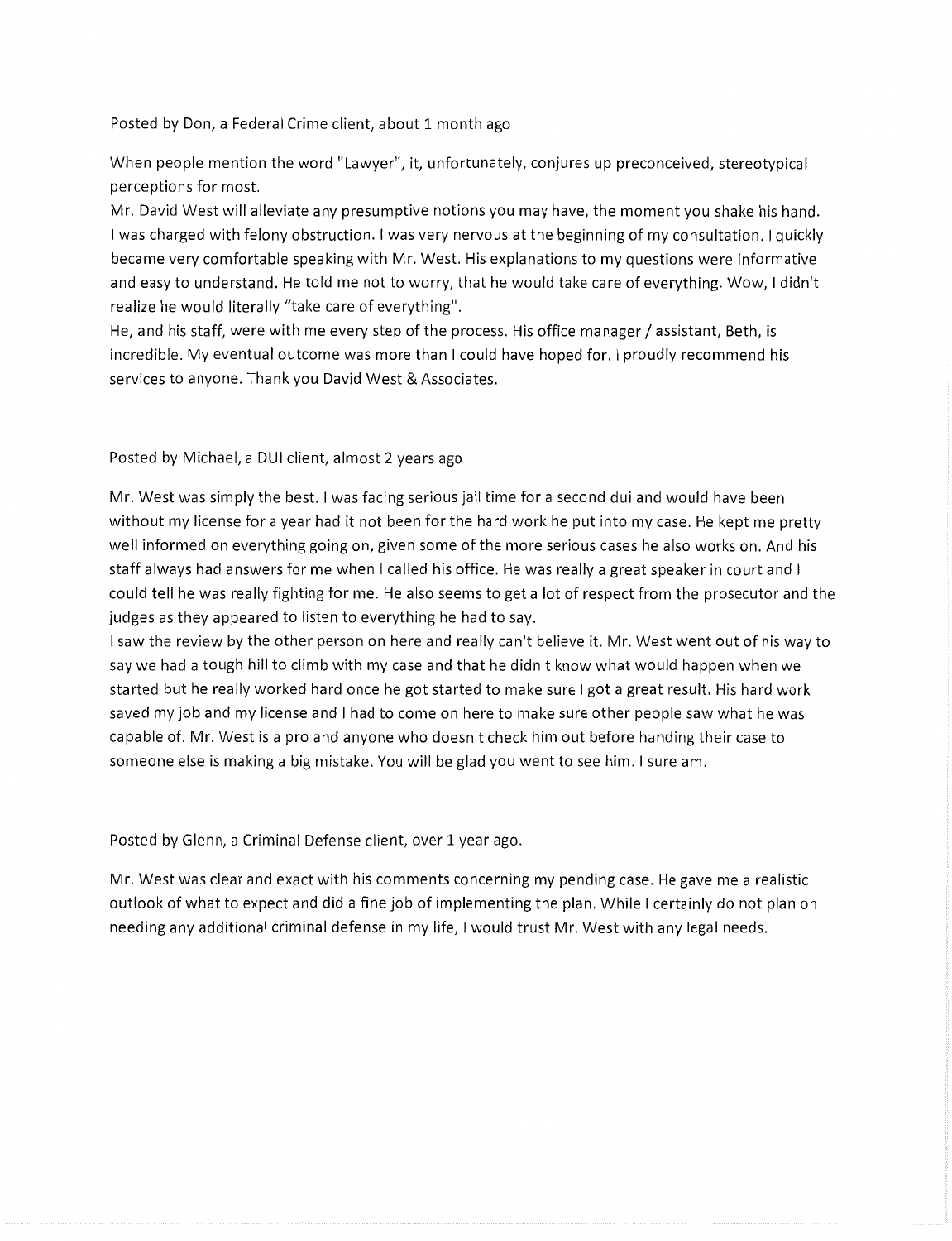Kimberly Frye, DUI / DWI Attorney in Marietta, GA - 6 months ago Relationship: Fellow lawyer in community

"Attorney David West works tirelessly on behalf of his clients to get the best result possible. He will travel across the state or country to assist a client. His dedication and use of inventive legal arguments bring great outcomes for his clients in all jurisdictions. David West is a true trial lawyer who fights for his clients and their rights. You are in very good hands when you hire David for your case"

Lawrence Korn, Criminal Defense Attorney in Marietta, GA - 6 months ago Relationship: Fellow lawyer in community

"David West is one of those dedicated, hard-working talented lawyers that comes along once in a great while. Ifl were in trouble, he's the guy I'd call."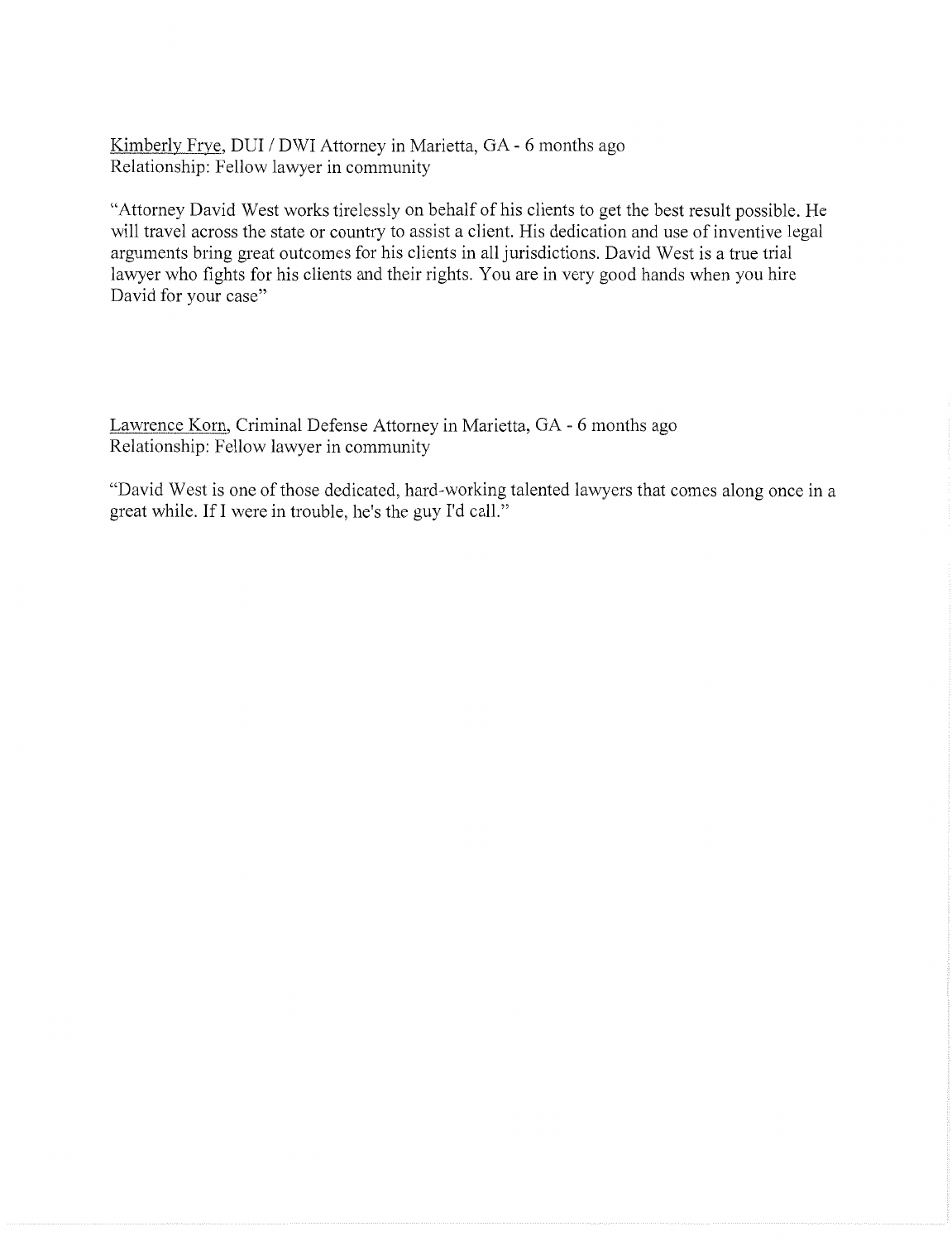David Thankyous so much for every thing, My wife of I are very grateful for your helps & legal counsel. We couldn't grave gottern<br>this far without your help. We will Heep you updated on the upcoming events. Thanks again. The Cranes

 $\label{eq:1} \rho_{\rm eff} = \rho_{\rm eff} \left( \frac{1}{\rho_{\rm eff}} \right) \left( \frac{1}{\rho_{\rm eff}} \right) \left( \frac{1}{\rho_{\rm eff}} \right) \left( \frac{1}{\rho_{\rm eff}} \right) \left( \frac{1}{\rho_{\rm eff}} \right) \left( \frac{1}{\rho_{\rm eff}} \right) \left( \frac{1}{\rho_{\rm eff}} \right) \left( \frac{1}{\rho_{\rm eff}} \right) \left( \frac{1}{\rho_{\rm eff}} \right) \left( \frac{1}{\rho_{\rm eff}} \right) \left( \frac{1}{\rho_{\rm eff}} \right)$ 

 $\sim 10^{-1}$ 

 $\sim 300$ 

 $\mathcal{O}(10^{-10})$  . The corresponding to the  $\sim 10^{-10}$  expression of  $\sim 10^{-10}$ 

 $\label{eq:2.1} \frac{1}{\left\| \left( \frac{1}{\sqrt{2}} \right)^2 \right\|_{\mathcal{H}^1}^2} \leq \frac{1}{\sqrt{2}} \left( \frac{1}{\sqrt{2}} \right)^2 \leq \frac{1}{\sqrt{2}} \left( \frac{1}{\sqrt{2}} \right)^2 \leq \frac{1}{\sqrt{2}} \left( \frac{1}{\sqrt{2}} \right)^2 \leq \frac{1}{\sqrt{2}} \left( \frac{1}{\sqrt{2}} \right)^2 \leq \frac{1}{\sqrt{2}} \left( \frac{1}{\sqrt{2}} \right)^2 \leq \frac{1}{\sqrt{2}} \left( \frac$ 

 $\label{eq:2.1} \frac{1}{\sqrt{2}}\left(\frac{1}{\sqrt{2}}\right)^{2} \left(\frac{1}{\sqrt{2}}\right)^{2} \left(\frac{1}{\sqrt{2}}\right)^{2} \left(\frac{1}{\sqrt{2}}\right)^{2} \left(\frac{1}{\sqrt{2}}\right)^{2} \left(\frac{1}{\sqrt{2}}\right)^{2} \left(\frac{1}{\sqrt{2}}\right)^{2} \left(\frac{1}{\sqrt{2}}\right)^{2} \left(\frac{1}{\sqrt{2}}\right)^{2} \left(\frac{1}{\sqrt{2}}\right)^{2} \left(\frac{1}{\sqrt{2}}\right)^{2} \left(\$ 

 $\label{eq:2} \frac{1}{2}\sum_{i=1}^n\frac{1}{2}\sum_{j=1}^n\frac{1}{2}\sum_{j=1}^n\frac{1}{2}\sum_{j=1}^n\frac{1}{2}\sum_{j=1}^n\frac{1}{2}\sum_{j=1}^n\frac{1}{2}\sum_{j=1}^n\frac{1}{2}\sum_{j=1}^n\frac{1}{2}\sum_{j=1}^n\frac{1}{2}\sum_{j=1}^n\frac{1}{2}\sum_{j=1}^n\frac{1}{2}\sum_{j=1}^n\frac{1}{2}\sum_{j=1}^n\frac{1}{2}\sum_{j=1}^n\frac{$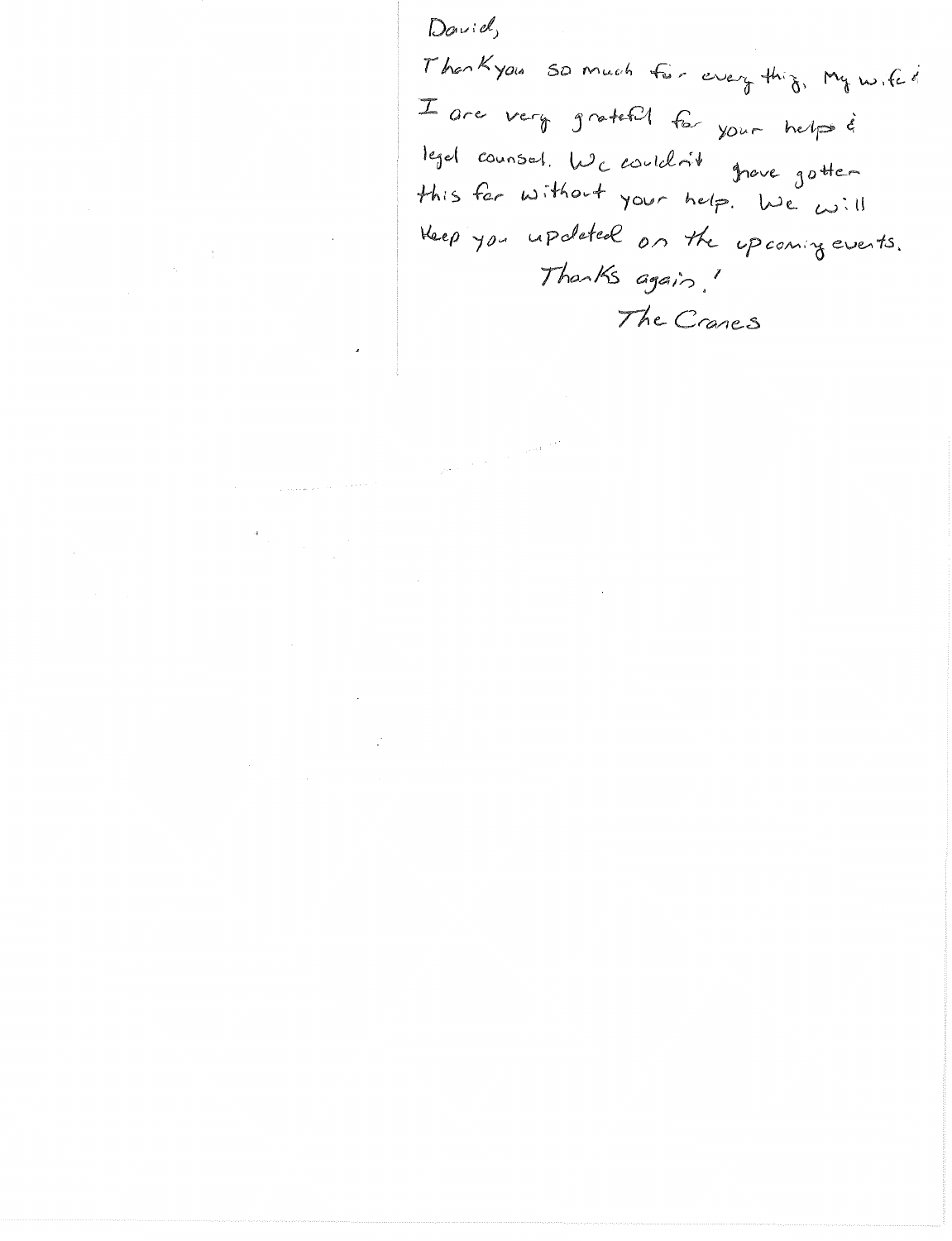Gewich I hope this card finds you well, + il<br>incerely hope + pray that A od blesses you a helping me through a very difficult time in ly life. Well done, thou good and faithful servant:

thou hast been faithful. MATTHEW 25:21 KJV De a simple thanking I wanted you to have this Visa gift card. This Card represents a very small portion of my gratitude for everything you did for me. I will been you posted via email as to when + where I report. Moreover, may God bless you for being so helpful & Brent Fillsetts

toriso greatly appreciated

for the many ways you've served so faithfully. You have been a blessing in more ways than you'll ever know, and it's a special joy to honor you.

hank you

A Difference \* P.S. I'll have included the gift card receipt in case the activation didn't work properly. The gery at the store said that sometimes they don't activate like they should, so it helps to have the receipt. ~ BIN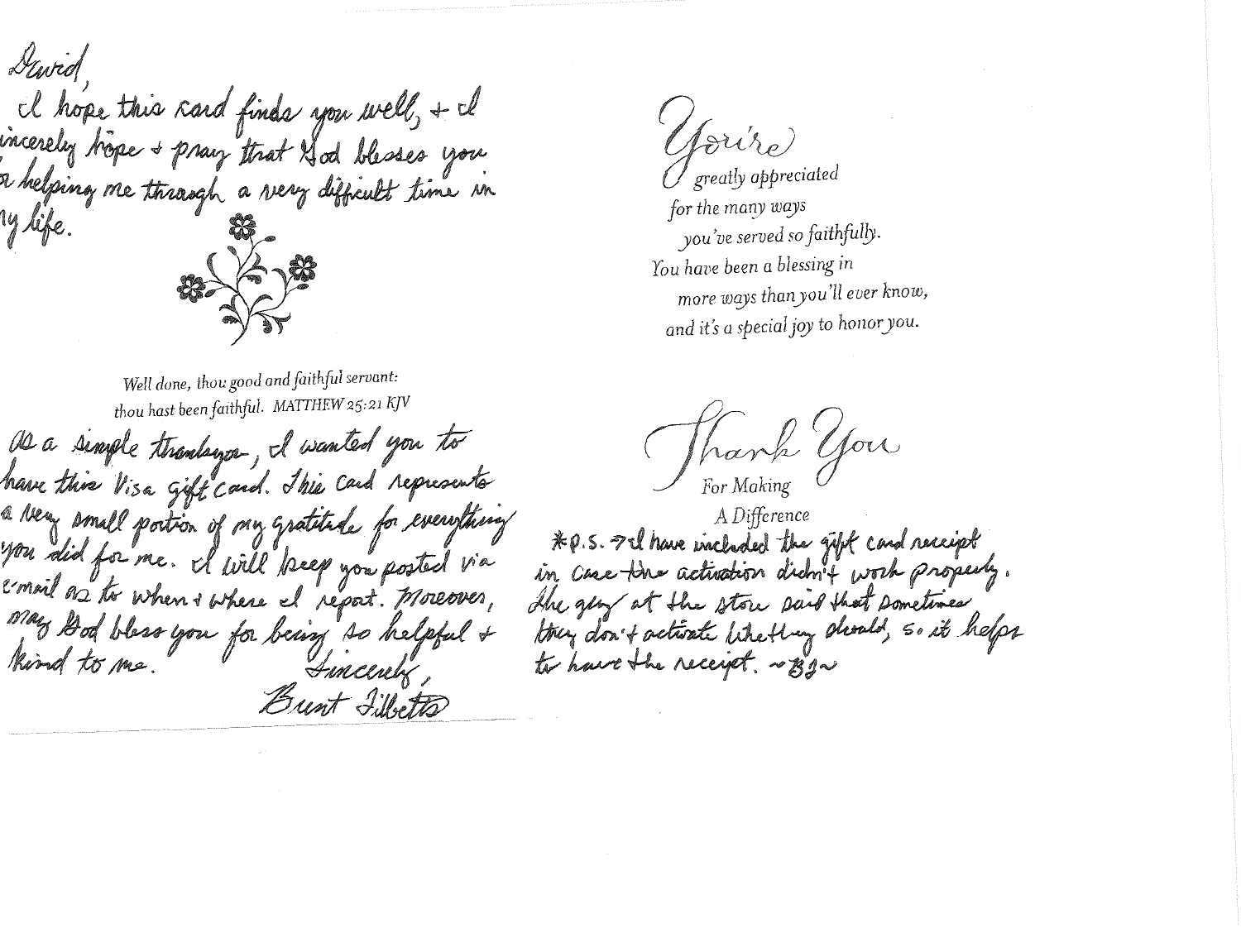

Wishing you a sparkling Christmas with a bright and happy new year.

you made a positive difference in my life. Though your for coring, thoud eque for having an hansst attonney. May your holloday, Ostrice Gelison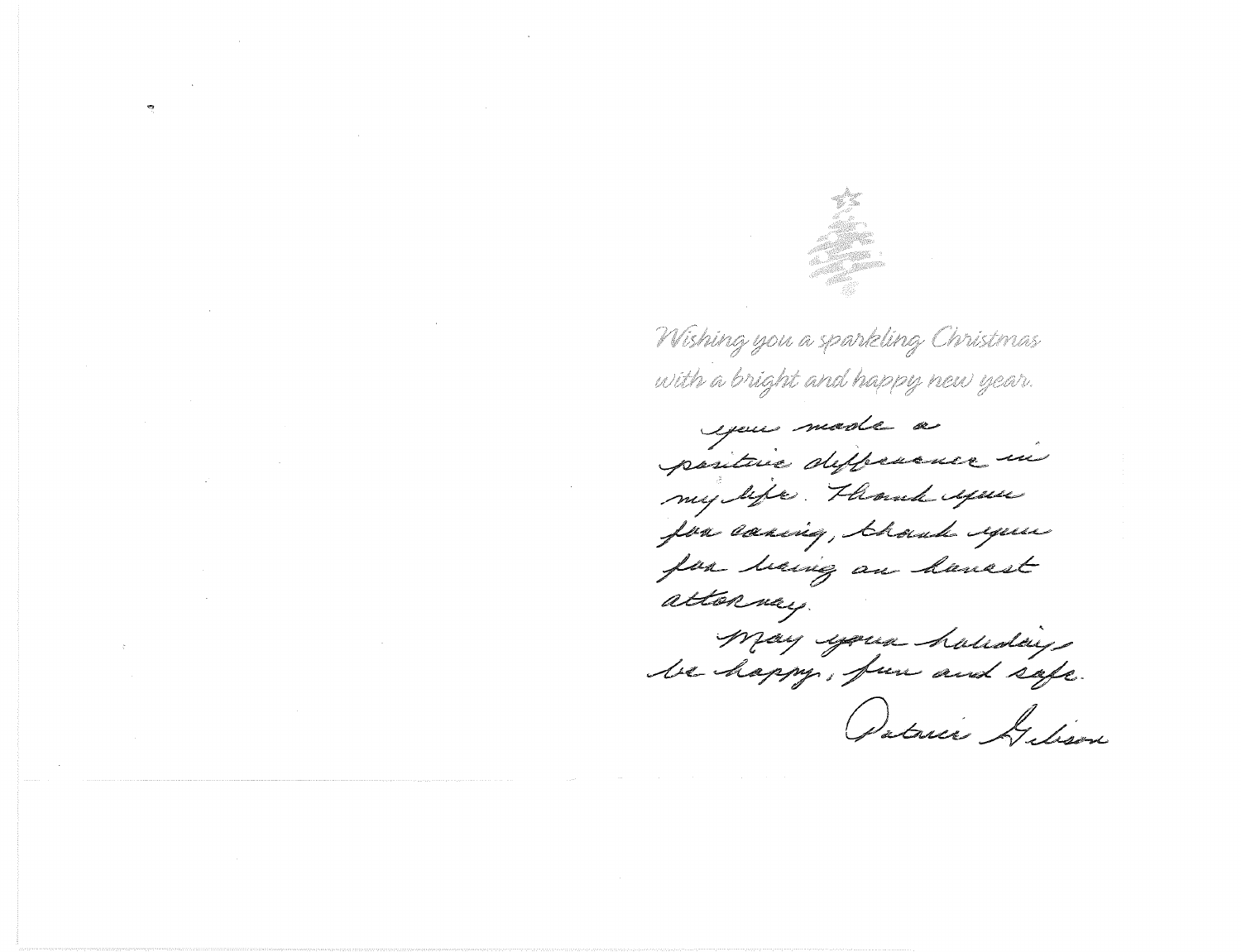$2004$ Attorney west Electro for The Relp you Same Steven d feel your Ingluence was the presuading program, The instructors seem they could trust Steve. De certainly did some major Changes, Labin those so eall taking care of us has been a Bodsat alessing We're leach in Cescar, Steve drove all the way, in rain. He's an excellent driver. We're surly blessed to have Kem with us now.

May our Lord bless govand yours-

OTo wish you

a very merry Christmas and the happiest of New Years.

Dod's Alenings-Pervez, Lois 1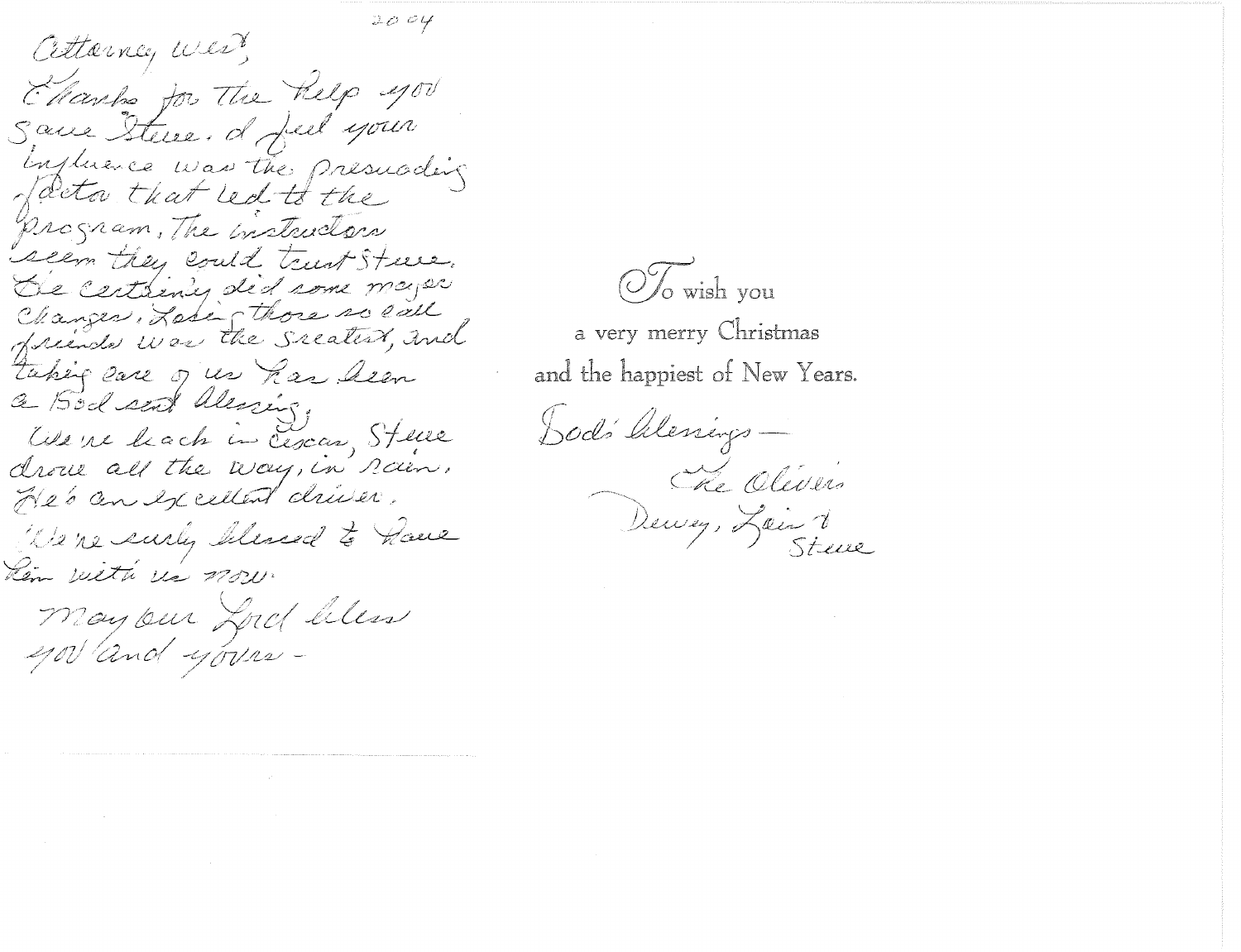Dear Darrid, Sam and Duwould like to take this opportunity to say " thank you" for all the time, Affort, and energy you gave on Grateful to you and your hard May you continue to achieve<br>Success on the behalf of others and<br>know the Sibbetts family uvill always All our best mushes!

fo thank you for the kindness that you took the time to show, And to tell you that it meant much more than you will ever know.

Sincerely, Sam and Margaret Tibbetts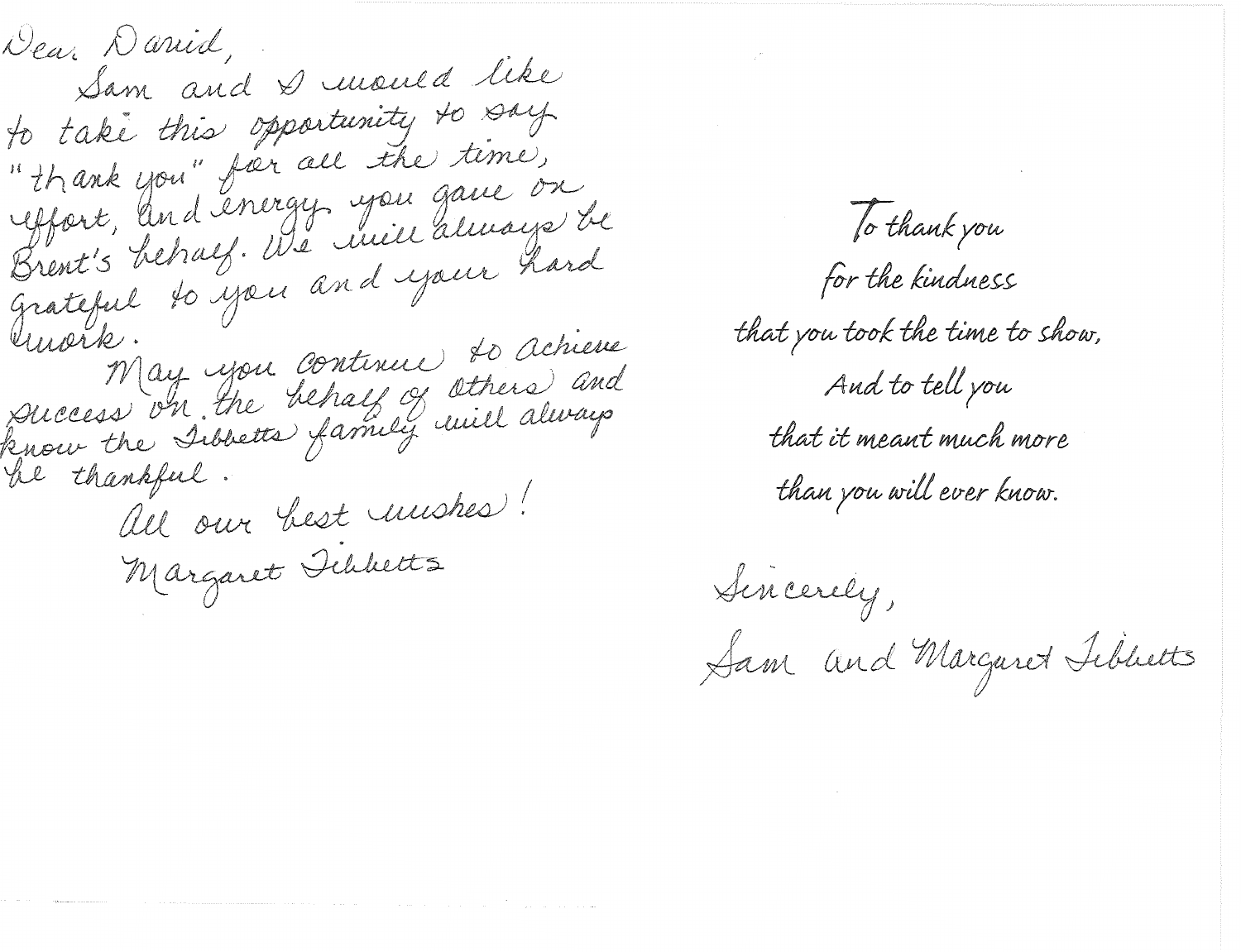It meant a lot.

Sincerely, Cordyn Suipaon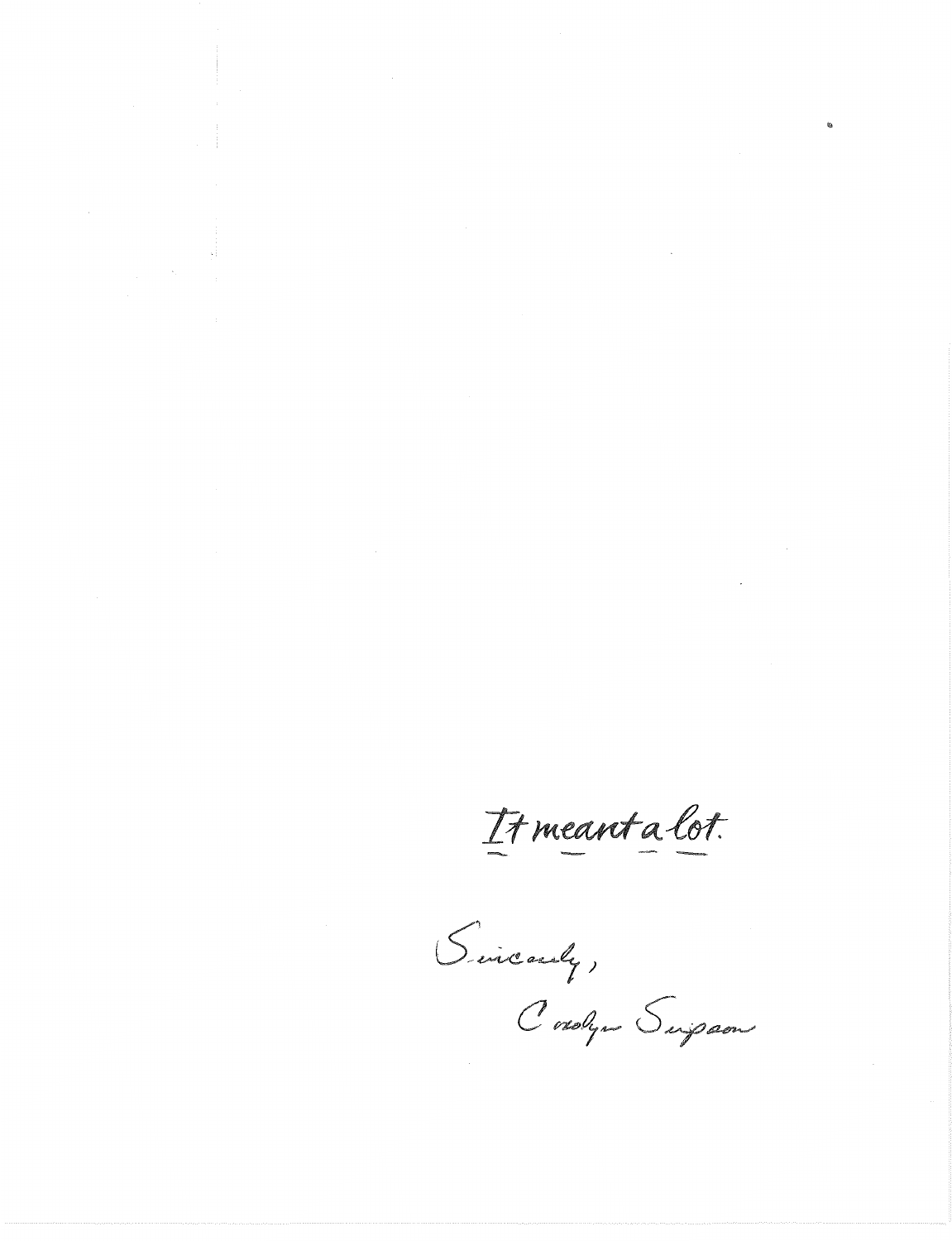Jeb. 19, 2005

Dearest David, I hope this letter finds you in the best of health and the Friguest of spirits. as you are aware, il self Durrendered at Camp Marianna on Dec 28, 2004. I had long intention to come to your new location and thank you personally. Houver, lierging iviting you a letter. Your new work that Mr. Wolfe's fixed sent me. David, If If ivant in this agitem, il nousant believe it. that's all I have to say alout that! (Forest Gump) Houever, I know you care because of the way you<br>Shandled my case. I've just learned<br>that this is not the elephant that you lat one bete at a teme. Mi n the elephant that you don't try to eat. "I David West from the deptns of my soul... THANK You! pot enly for caring lut for also<br>haring a fear of Goo that will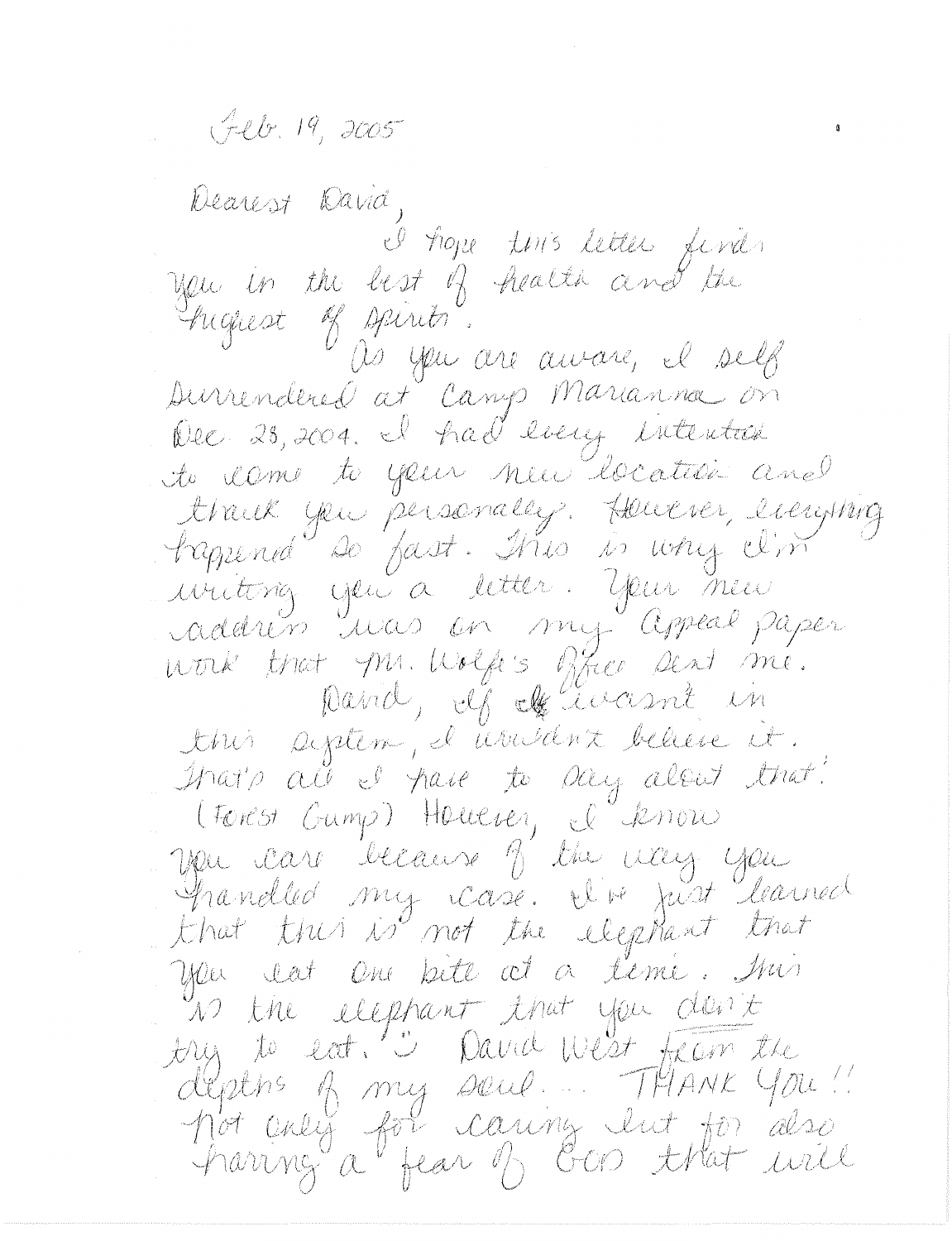always had you to do the right thing. Our patis une vrois again, under définent aucunstances. Until then, may God centimie to bless and keep you and your family. Best Regards to you, your stage and your practice. sincerely, Educació Johnson<br>(Ivica) P.G. Mark is having an extremely hard time without me. \* Wenen..., you can't live with us and you can't

live without us 5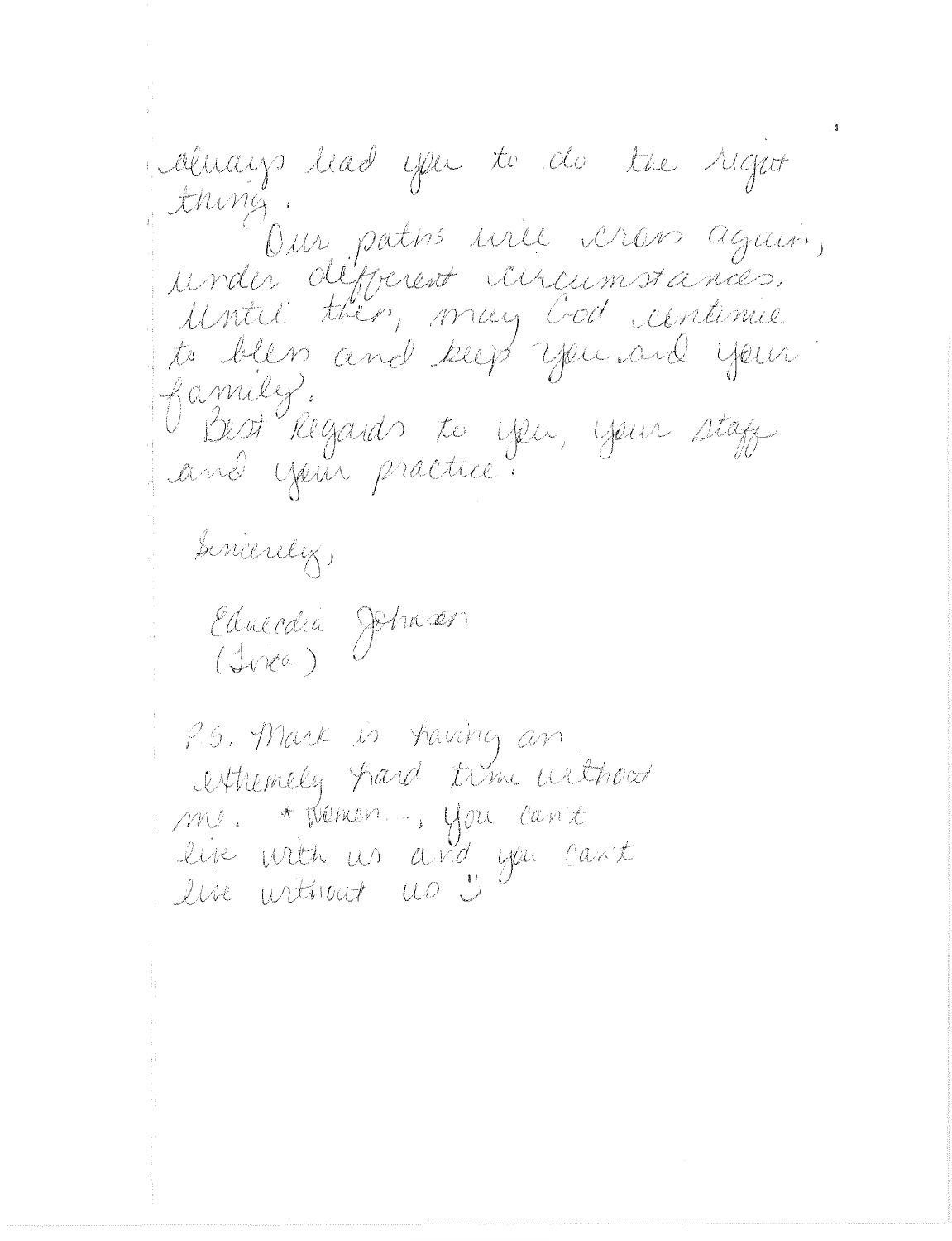David,

Chope all is well for you und you family! Christopher mel L'have finally grotten setiled up here in Hickory. The traffic, where a blessing! I really can't Ill you enough how thankful ue all au foi you beig there for me! My mom helped me Mt W my restitution, etc., so lam nous officially, "a ful woman ! "I'll be seneing you<br>20 much as Leam weekly and

hope it is DK! Lunderstand Lyon have a business to run, so if I rua to do more, please call : let me trow!

 $\overleftrightarrow{O}$  his comes with sincere appreciation.

Jo my favorite langu/attorney (whatever you like to be called he ine) Cuondant be where Lam without  $\begin{bmatrix} \text{new-1} & \text{new-1} \\ \text{0.28-324-7400} \end{bmatrix}$ you! Roni Un. Page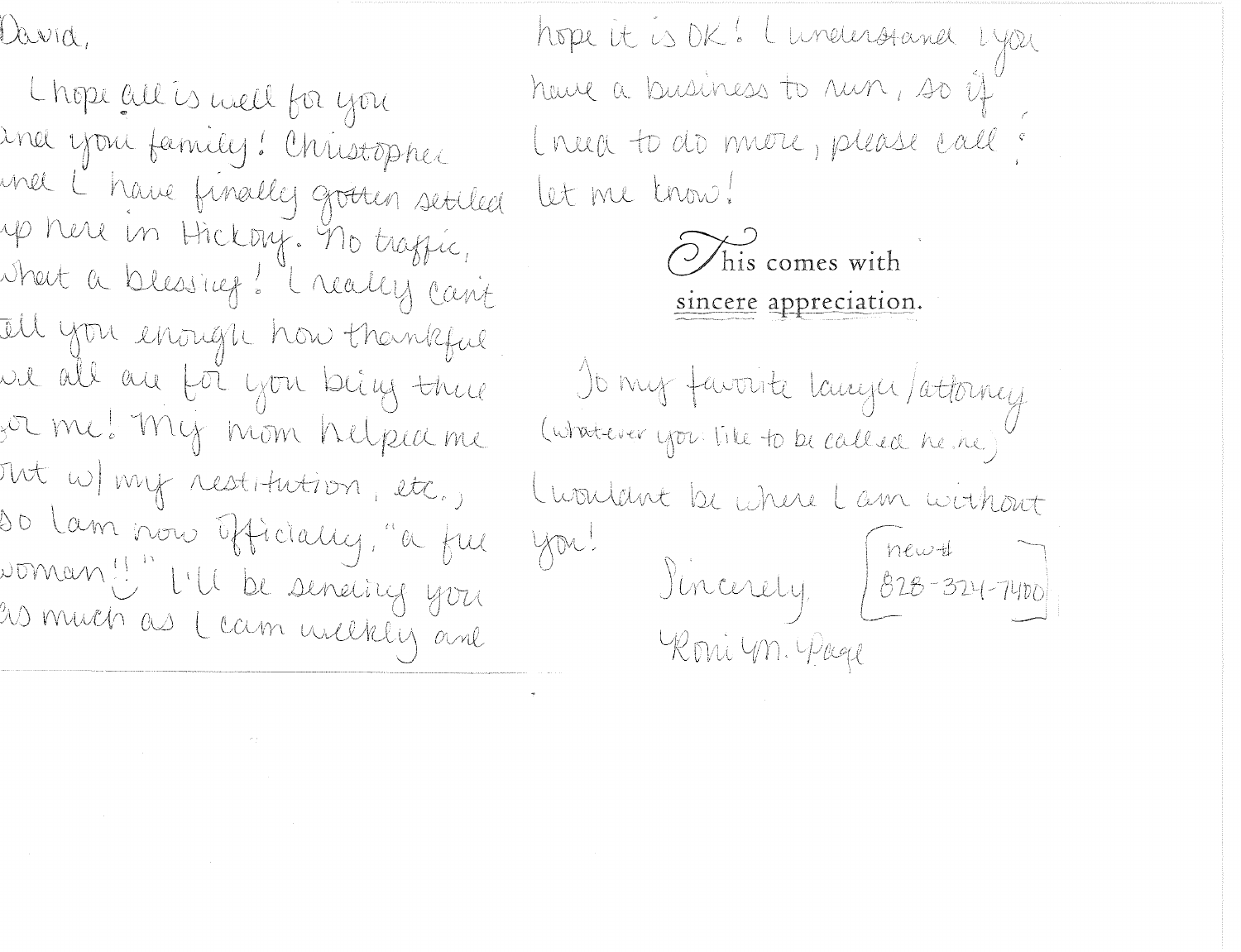Bismillant. reforer MUST Merciful MUST Graenus AS. Salanu Alaykum (May Perce be upon you) - I wanted to send a token of my appreciations for everything ...thank you so much. you do for me/farcing . May Lood bless you / Fancity / Business I Tore you very nuck/ LOD'Sees, hears all we do May Allah continue to bess e everything good it goes on our permant record hr boots Keview on the day of jude ment Keep Deing the Winderful, thiughted 1 You I Family Will be To Paradise!" Hat is what I wish for you! IN The Next life!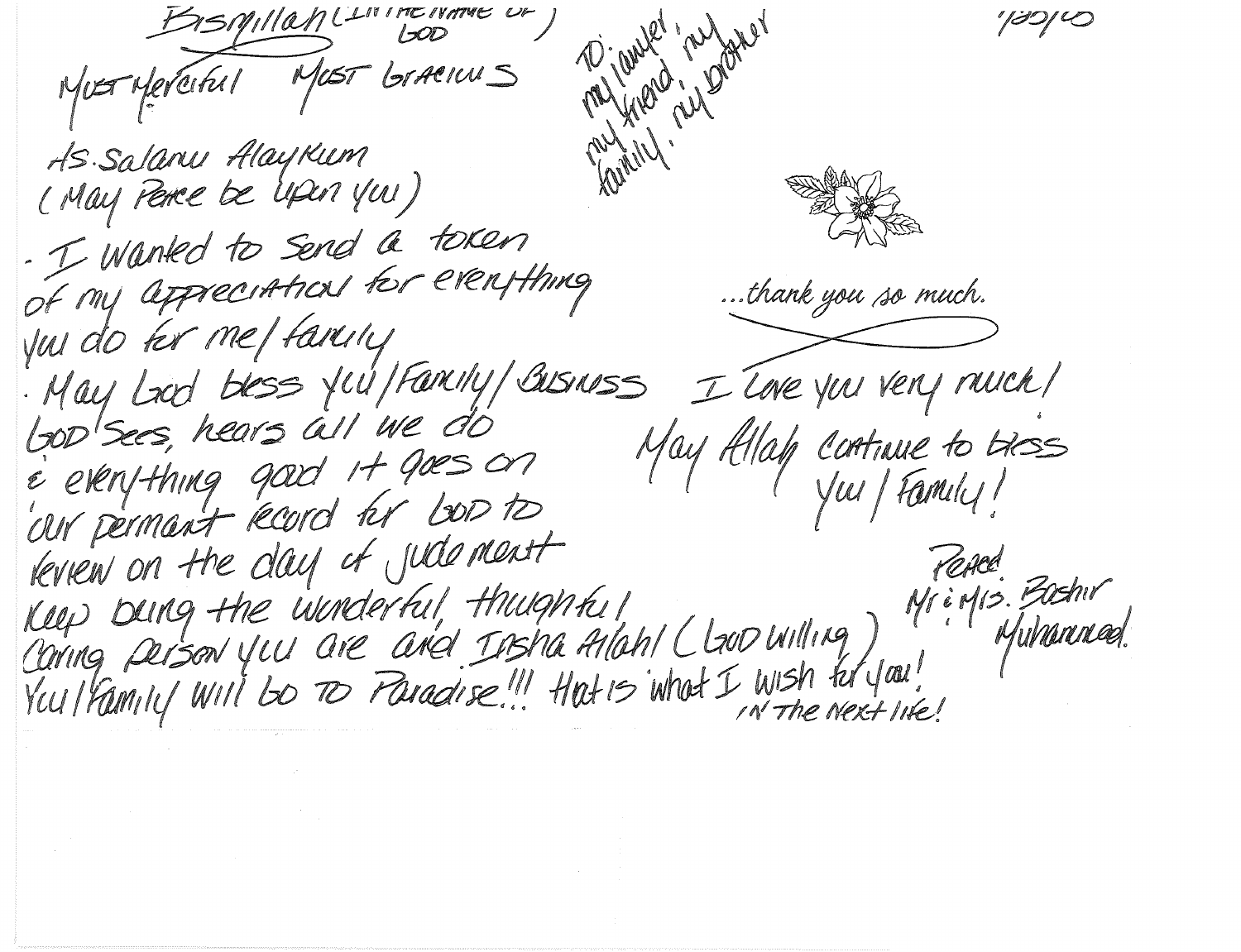It was a pleasure meeting you, even under such corrematements, and again my thanks. I shall enjoy watching Your procpess. which I know Very Pincerely Keith been February 4th 2005 Deux Devich, Tust a quick note to thank you jor stopping the a baby treesday night As you said - "what a bentholay present."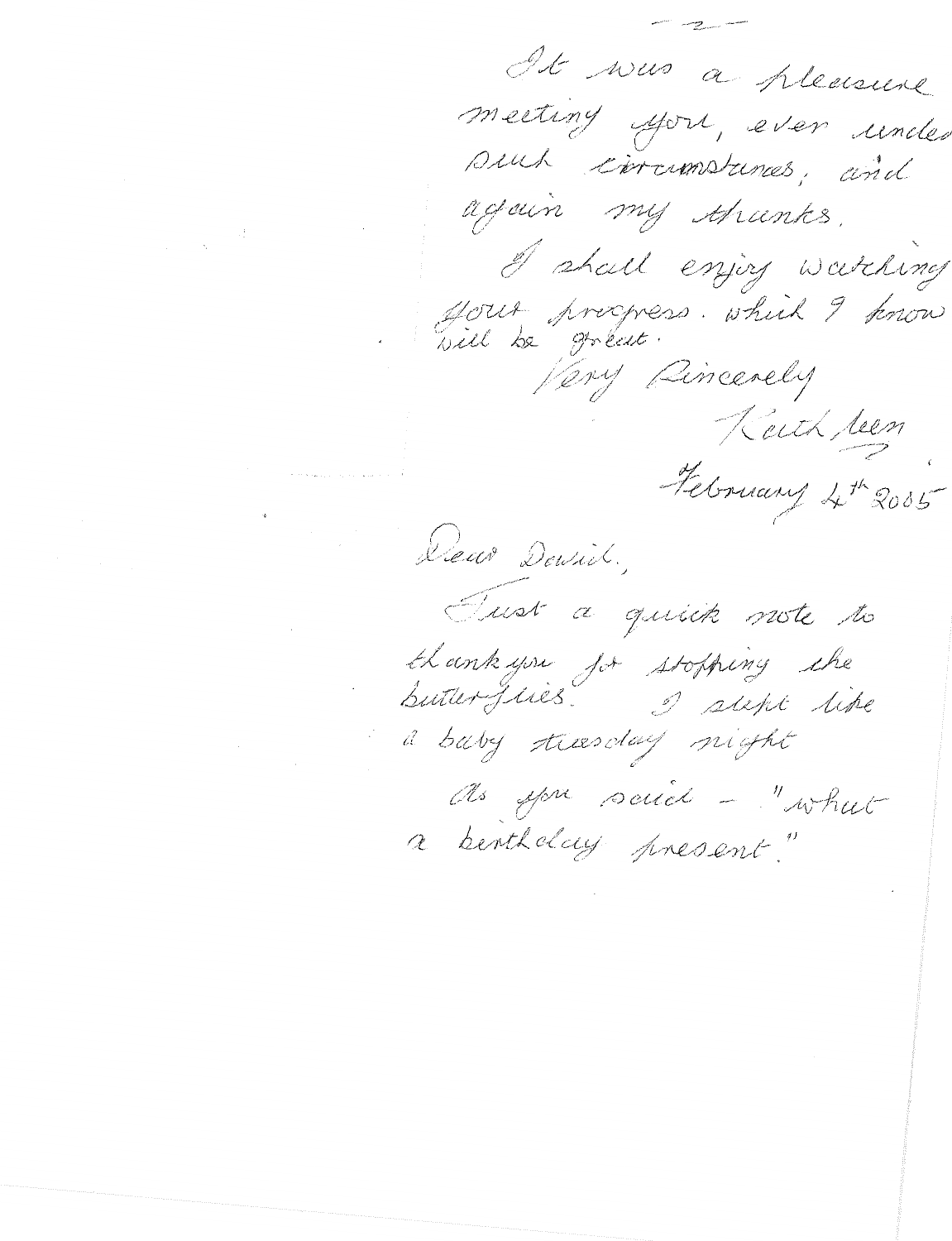I just wanted to thank you for taking time out of your busy soredule to mest with me today. I hape to be working with you soon. Have a great day!

 $S_1 \cap (Bey)$ pagnel to Dors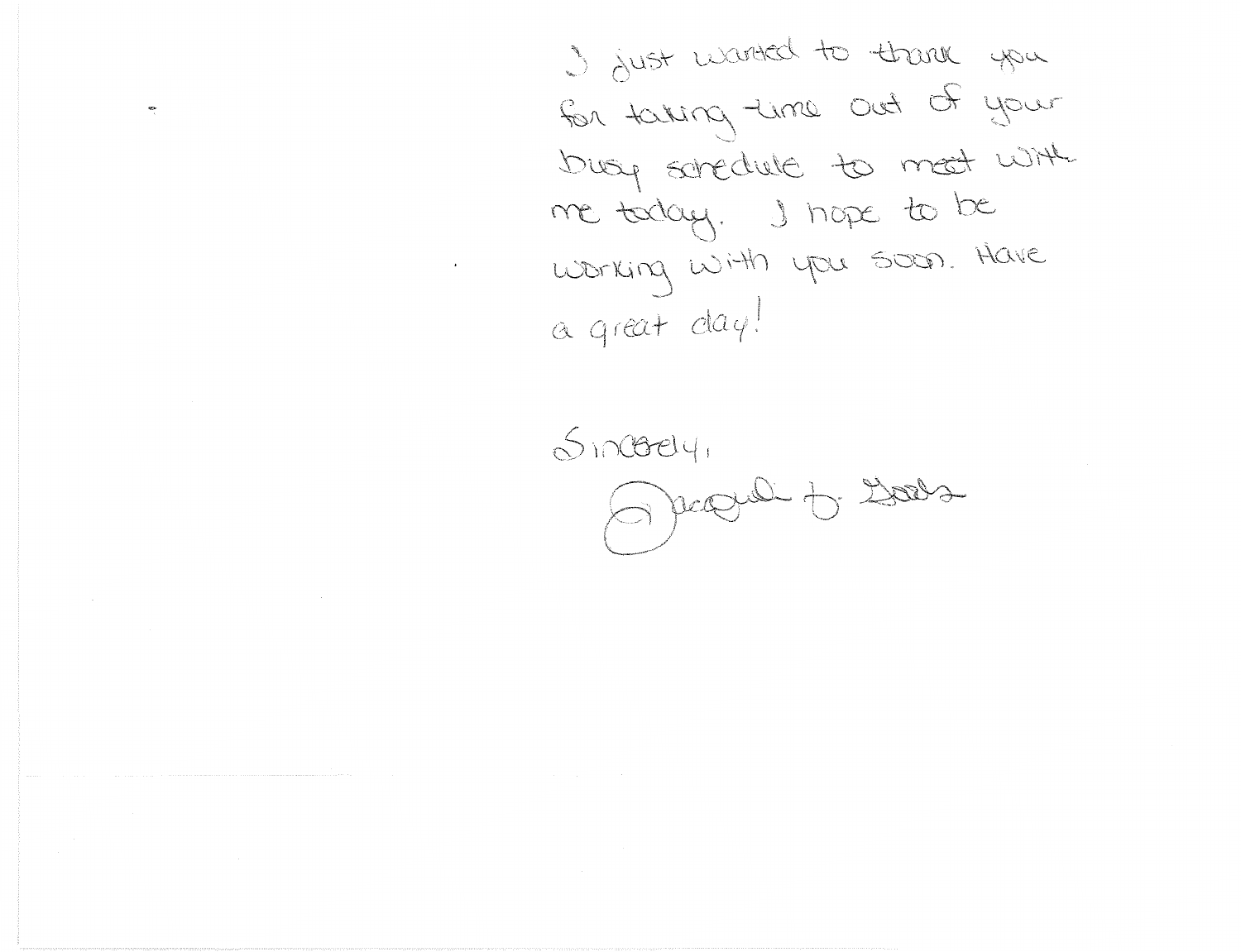Hi David , wanted to let you know what happened with my charges in Pennsylvania in case you haven't Hilbed to my father yet. For 8 2 ounces of marijuana I recieved 2 years probation to run cocurrent with the 3-5 yr sontence I recieved here in GA for the 24 wares. The judge Said thed let the Georgia peoal system handle me. Your plan worked very well and I'm forever thankful for you helping my Pernsylvania atterney make the proper noves to make that run as smoothly as it did. It was all handled over the phone at the prison. Now with that out of the way we can four on my paroil. I heard you have some plans on getting early parall and I'd like you to and ony futher the second so there identify you haven't heard form time. I'm not too interested on moving buck to PA like I said prior to this letter for two reasons. \* It will couse me to be surroided by my negative part and my girlfriend duringed me, at this paint there is nothing be one treat anyoners. My father and mother have dear on parall homeplans, get in finish with them on the 4 lists above and explain what you can do and hopefully my Dad will agree and we can write something out to get my like back and started right. That you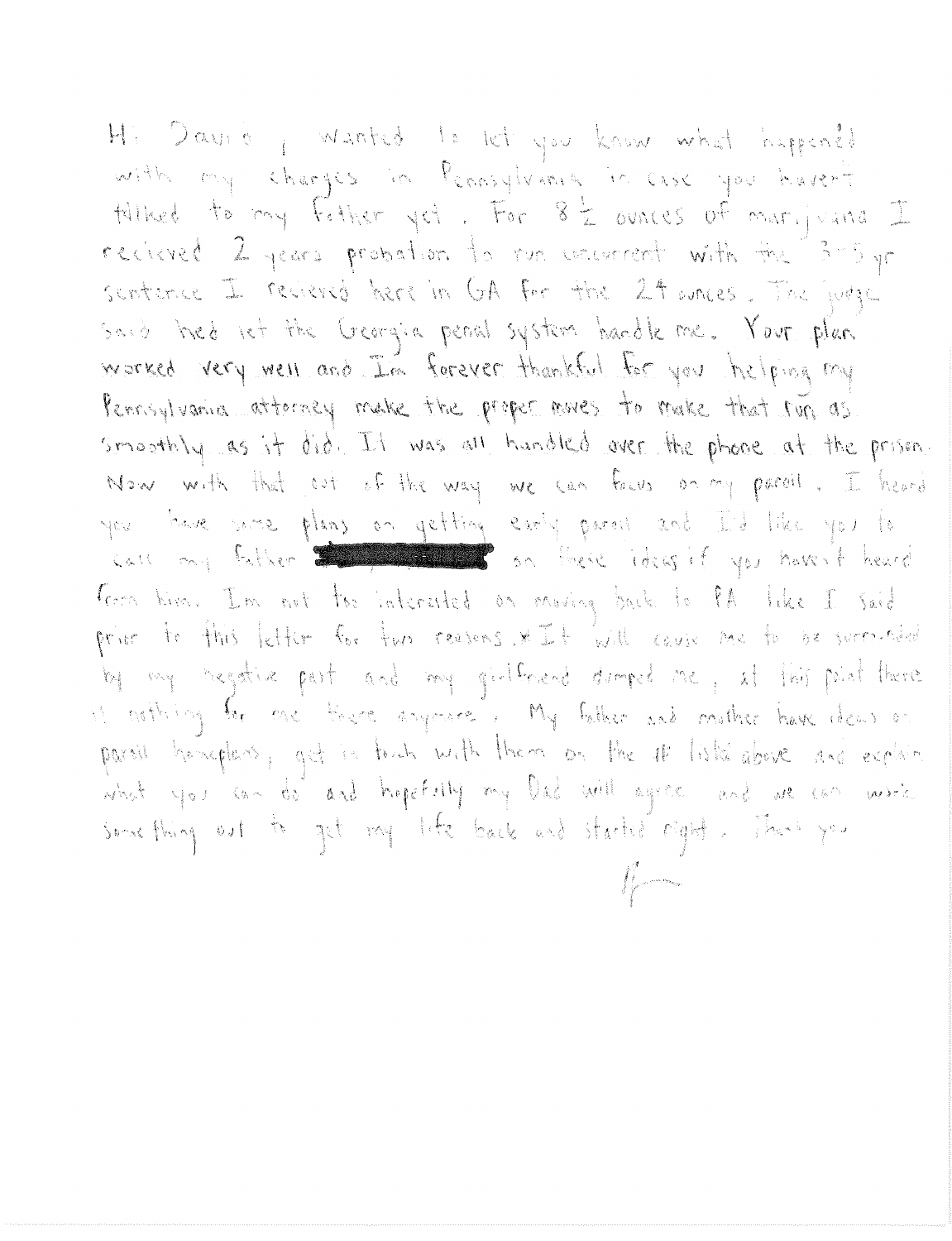

Thank You

Today and every day. you're appreciated more than you know.

Josh ; Deena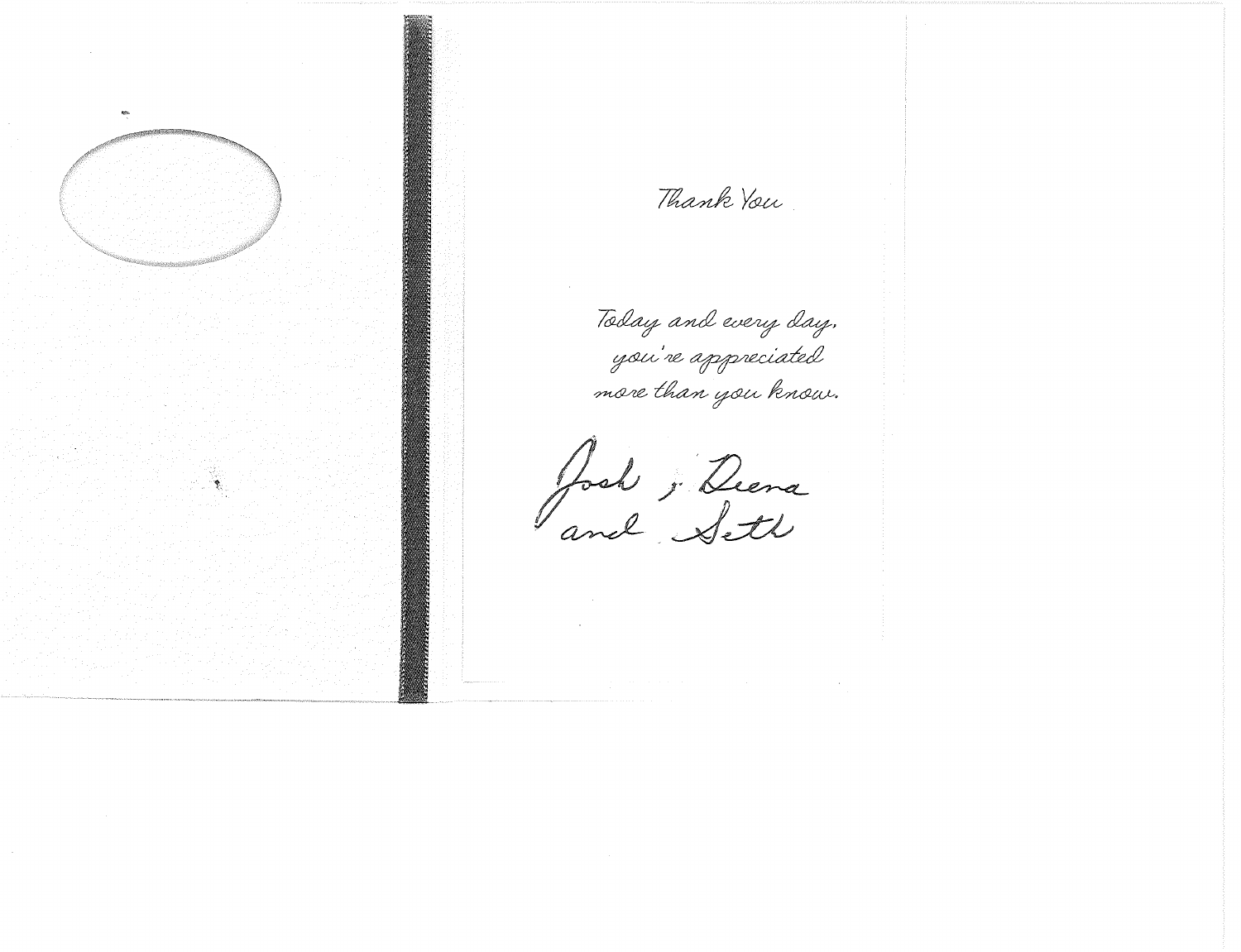# 11 November 2005

 $\label{eq:2.1} \mathcal{L}_{\mathcal{A}}(\mathcal{A}) = \mathcal{L}_{\mathcal{A}}(\mathcal{A}) = \mathcal{L}_{\mathcal{A}}(\mathcal{A}) = \mathcal{L}_{\mathcal{A}}(\mathcal{A})$ 

 $\label{eq:2.1} \frac{1}{\sqrt{2}}\sum_{i=1}^n\frac{1}{\sqrt{2}}\sum_{i=1}^n\frac{1}{\sqrt{2}}\sum_{i=1}^n\frac{1}{\sqrt{2}}\sum_{i=1}^n\frac{1}{\sqrt{2}}\sum_{i=1}^n\frac{1}{\sqrt{2}}\sum_{i=1}^n\frac{1}{\sqrt{2}}\sum_{i=1}^n\frac{1}{\sqrt{2}}\sum_{i=1}^n\frac{1}{\sqrt{2}}\sum_{i=1}^n\frac{1}{\sqrt{2}}\sum_{i=1}^n\frac{1}{\sqrt{2}}\sum_{i=1}^n\frac$ 

 $\mathcal{L}(\mathcal{L}(\mathcal{L}(\mathcal{L}(\mathcal{L}(\mathcal{L}(\mathcal{L}(\mathcal{L}(\mathcal{L}(\mathcal{L}(\mathcal{L}(\mathcal{L}(\mathcal{L}(\mathcal{L}(\mathcal{L}(\mathcal{L}(\mathcal{L}(\mathcal{L}(\mathcal{L}(\mathcal{L}(\mathcal{L}(\mathcal{L}(\mathcal{L}(\mathcal{L}(\mathcal{L}(\mathcal{L}(\mathcal{L}(\mathcal{L}(\mathcal{L}(\mathcal{L}(\mathcal{L}(\mathcal{L}(\mathcal{L}(\mathcal{L}(\mathcal{L}(\mathcal{L}(\mathcal{$ 

 $\label{eq:2.1} \frac{1}{\sqrt{2}}\int_{\mathbb{R}^3}\frac{1}{\sqrt{2}}\left(\frac{1}{\sqrt{2}}\right)^2\left(\frac{1}{\sqrt{2}}\right)^2\left(\frac{1}{\sqrt{2}}\right)^2\left(\frac{1}{\sqrt{2}}\right)^2\left(\frac{1}{\sqrt{2}}\right)^2.$ 

Dear Pann,

Thanks so much for your help are the past year! I chrit tun you how much it mant to have you verpresent me. Thanks! I'm lushing for wand to mure creative and "antsy-fantsy" times together!

-Amande

 $\label{eq:2.1} \mathcal{L}(\mathcal{L}^{\text{max}}_{\text{max}}(\mathcal{L}^{\text{max}}_{\text{max}}(\mathcal{L}^{\text{max}}_{\text{max}}(\mathcal{L}^{\text{max}}_{\text{max}}(\mathcal{L}^{\text{max}}_{\text{max}}(\mathcal{L}^{\text{max}}_{\text{max}}(\mathcal{L}^{\text{max}}_{\text{max}}(\mathcal{L}^{\text{max}}_{\text{max}}(\mathcal{L}^{\text{max}}_{\text{max}}(\mathcal{L}^{\text{max}}_{\text{max}}(\mathcal{L}^{\text{max}}_{\text{max}}(\mathcal{L}^$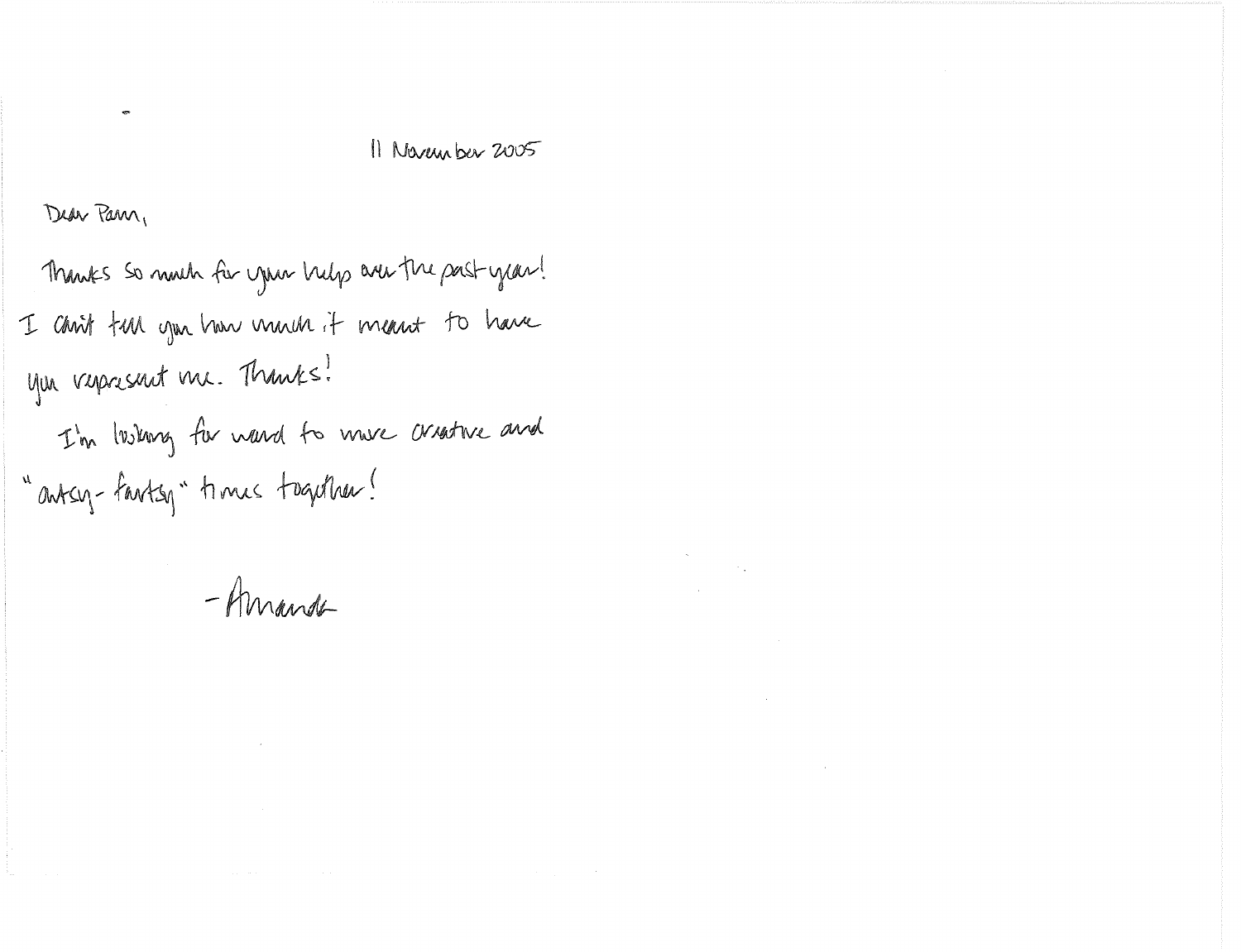I AM TAKING MY TIME TO SIMPLY THANK YOU ON MY BEHALF. FOR ALL THE EFFORT AND SUPPORT THAT YOU PROVEDED to my CASE. It the BEEN SOMETHING I WON'T FORGET AND, AT THE SAME TIME I LEARNED ENOUGH. I WILL FOREVER BE GRATEFUL. THANK YOU

> SINGRELY 1 JAME E. CORDOVA ALVAREZ

 $02 - 14 - 12$ 

vil, alexays he consulto a c

and apprecipad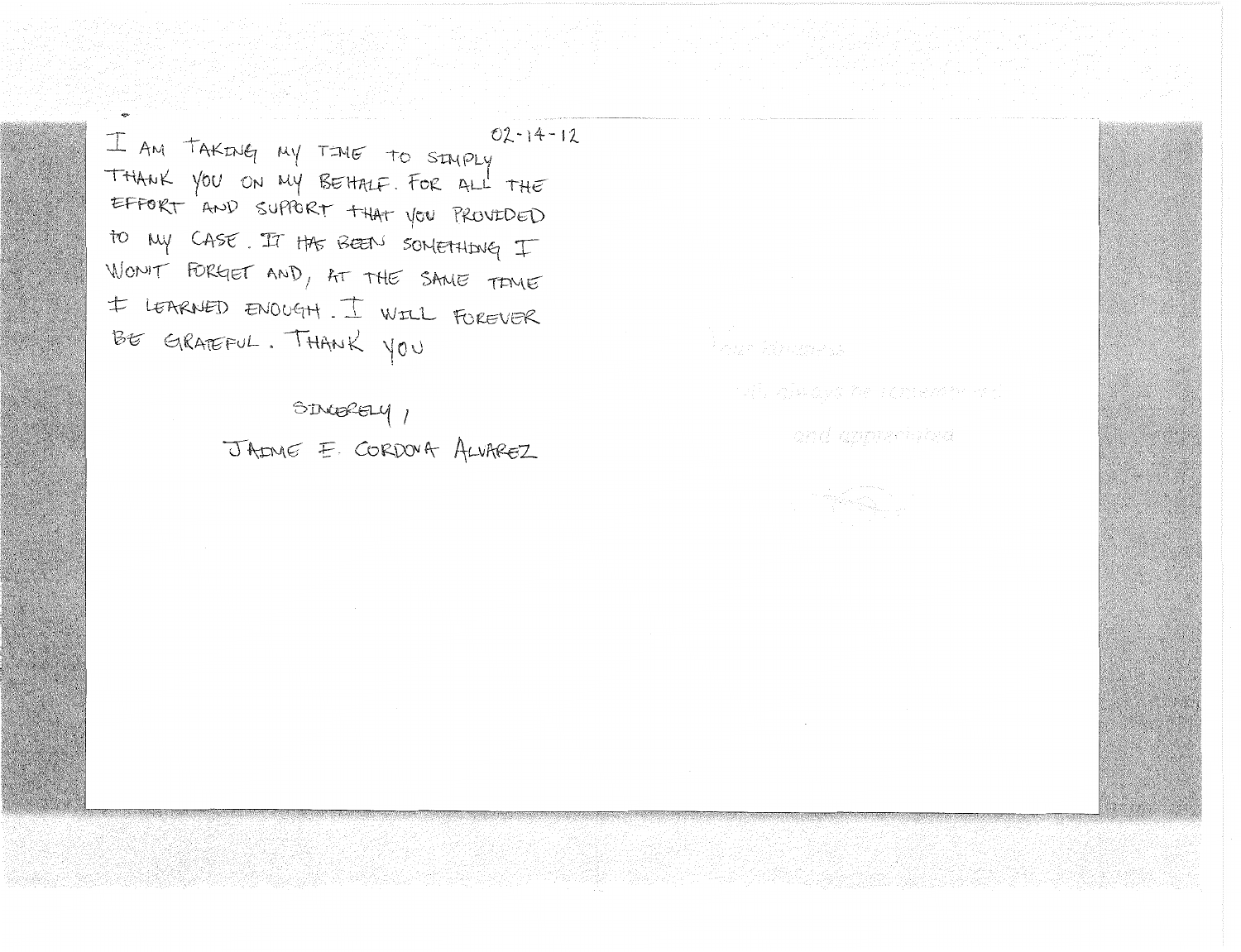January 19, 2005

David S. West West and Corvelli 125 Church Street, N.E. Suite 315 Marietta, GA 30060

Dear David S. West:

I wanted to express my sincere appreciation for the way my case was handled. From the moment I enlisted your services, 1 began to realize the professionalism that you afforded to my particular case.

I would be remiss if I said that concern over the outcome was not a factor, but you and vour staff made this concern more manageable by providing honest and factual information as to the expectations and events to come. The most comforting aspect of the ordeal was knowing that you were an attorney that did not over-promise but instructed me of what needed to happen for a pleasing outcome. For this, I am grateful and will recommend your services to others in need of legal attention whether it be for business or personal matters.

Once again, I respect the way you carry out your trade and how you protected my interest. I wish you the very best of luck in your endeavors although your acumen for the law will bring success for you in the years to come.

Thank you,

Jules Harper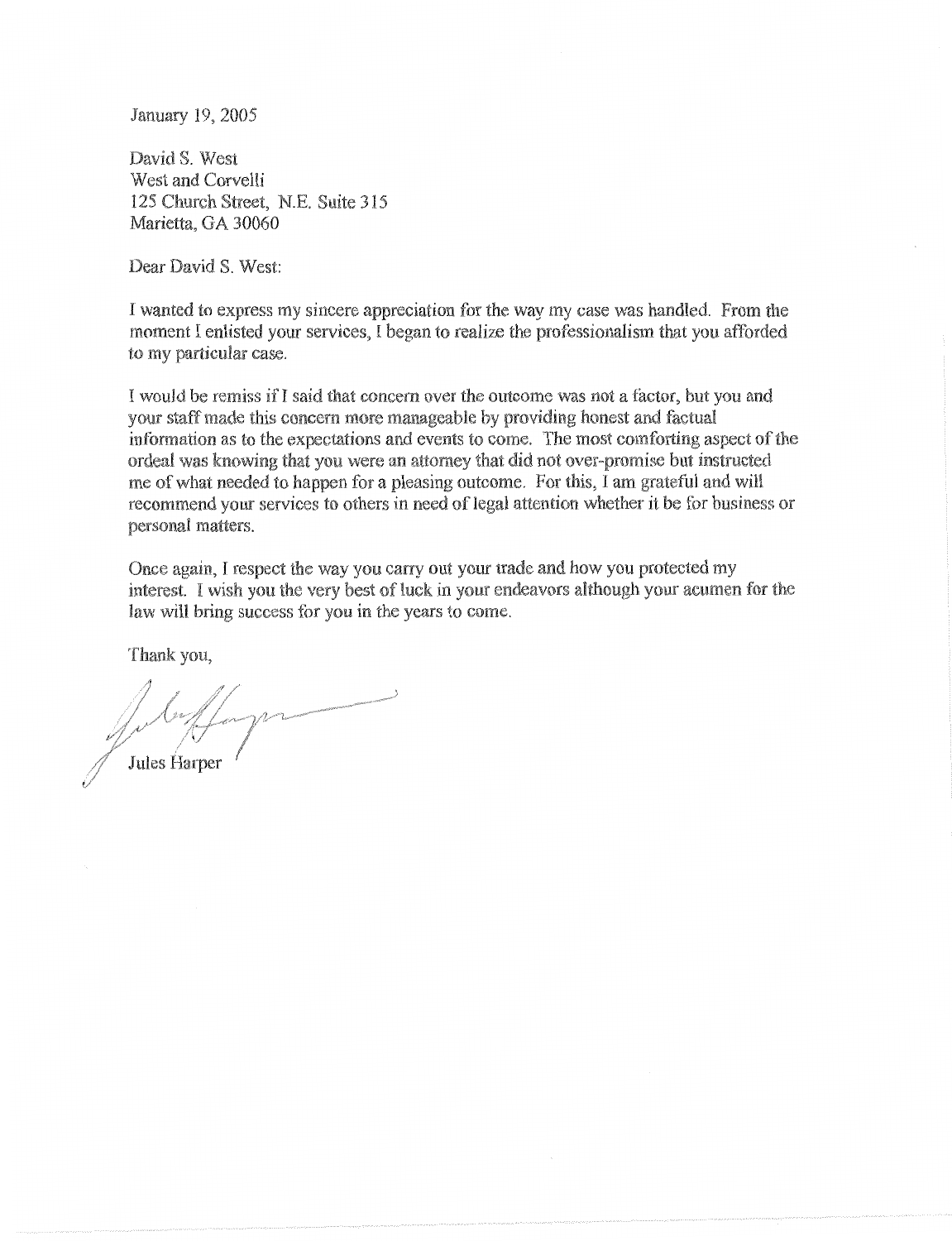# Ryan R. Gelatka

5451 Malone Court, Powder Springs, GA 30127 **● (770)841-4951** 

Mr. David West West and Corvelli The Carmichael Building at Marietta Station 125 Church Street, N.E., Suite 315 Marietta, Georgia 30060

November 21, 2005

Subject: Thanks!

Dear David:

I just wanted to say thank you for your superb work in achieving an acceptable outcome to my DUI case. Your law firm was always responsive to my concerns, and I always received very honest and upfront answers to my questions. While I certainly hope that I don't need your services again in the future; I do know who I can trust if trouble does arise. Best wishes in all of your future endeavors.

Sincerely,<br>Rapan & Gelätka

Ryan R. Gelatka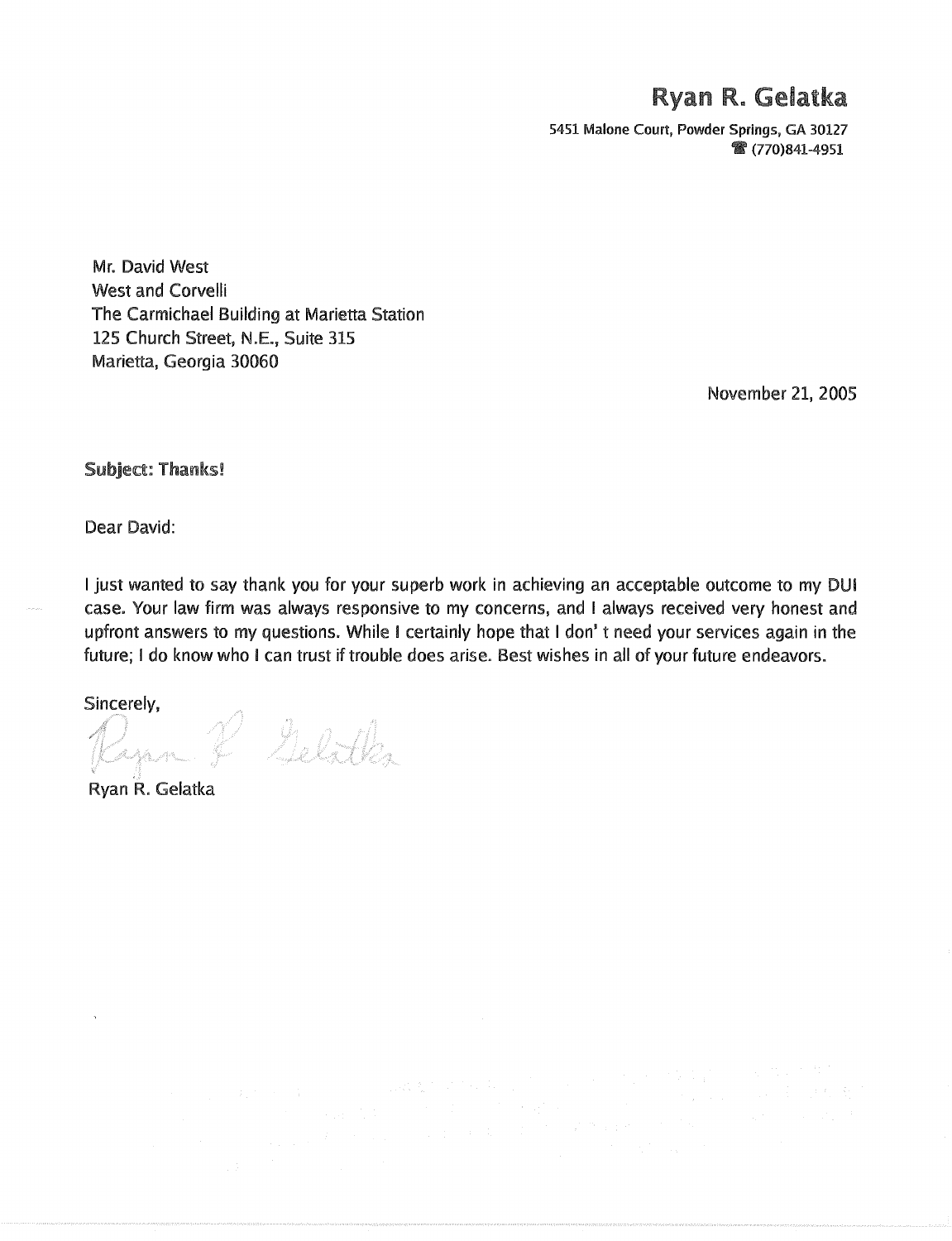Diem David, Justa Mart note to let you are doing fine. Jesser sams on maturity racthing March La fac el + least wester for Ht C Scaliday Deason Duna Baure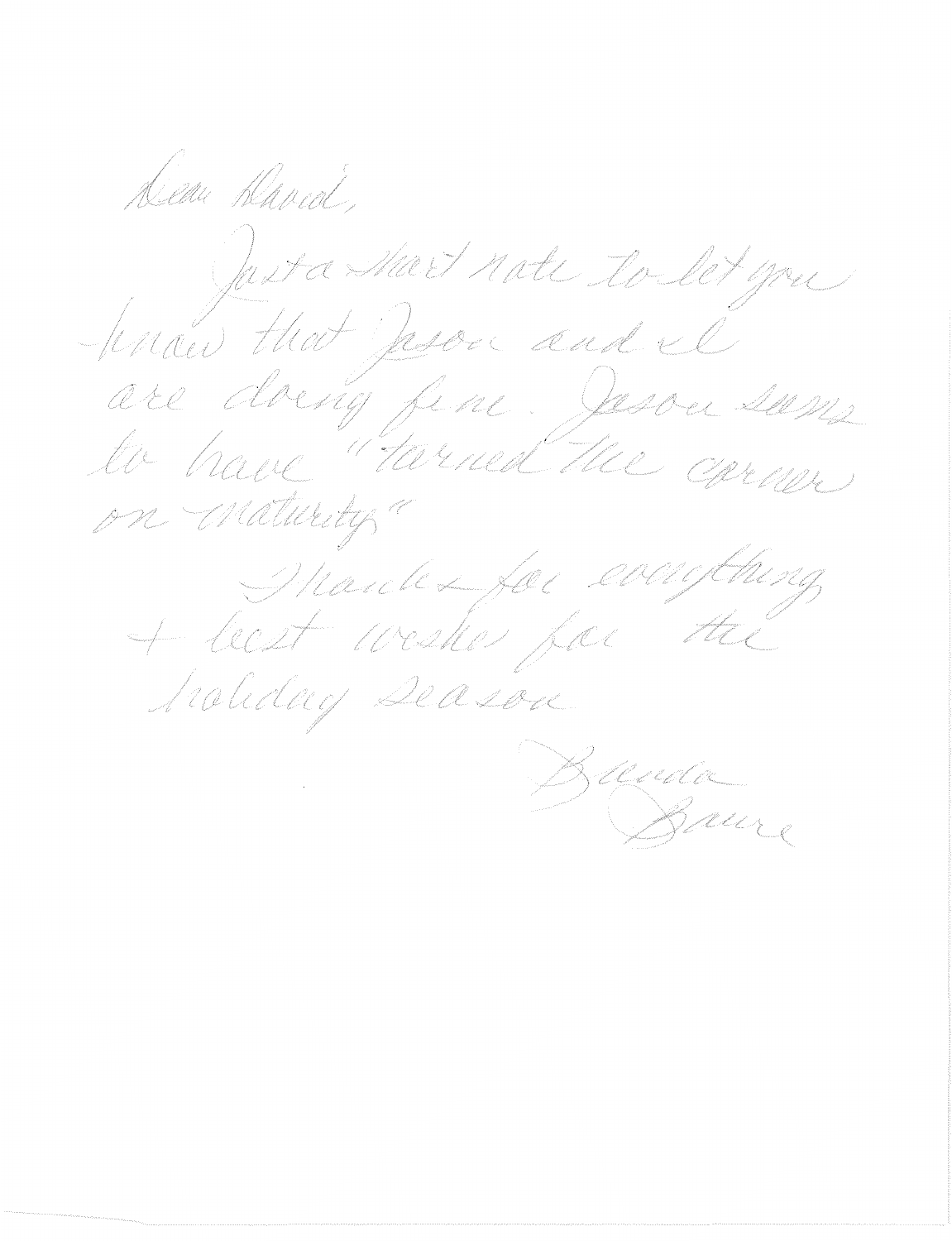#### **Michael H Moore**

3332 Rough Creek Drive Woodstock, GA 30189-1640 Home:-770-516-5769 Fax-770-516-5769<br>Cell--404-931-0352 Mmoore518@aol.com

March 3, 2006

West. & Corvelli David West Attorney at Law

Dear David-

For handling my charges to the best of your ability and achieving the optimum adjudication possible, You should find one factory fresh, un minted sealed 1983 South African Krugerrand (1 oz. of pure gold). This is, as earlier mentioned, to show my total confidence,

satisfaction and appreciation for your hard work in this matter.

Thank You & God Bless. Sincerely

Michael H. Moore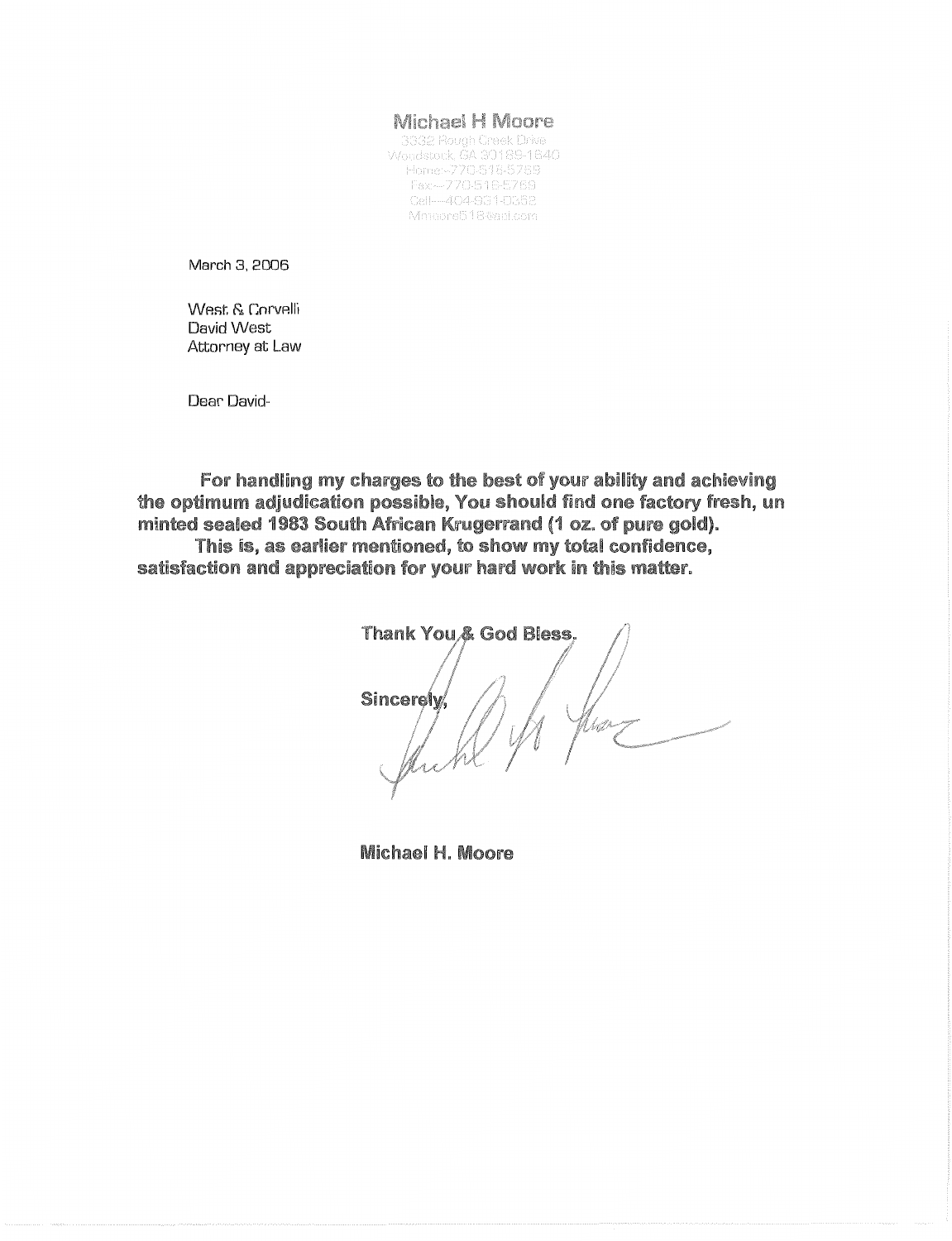

**BOYS & GIRLS CLUBS** OF METRO ATLANTA Boys & Girls Clubs in Cobb County

March 13, 2006

Mr. David West c/o The Georgia Ballet 1255 Field Pkwy Marietta, GA 30066

RE: Donation Georgia Ballet Tickets

Dear Mr. West,

Please accept our sincere appreciation for your donation of twelve ( 12) tickets to the Georgia Ballet Sleeping Beauty valued at twenty two dollars each (\$22.00) for a total of two hundred and sixty four dollars (\$264.00). The children and staff of the Boys & Girls club had a wonderful time that evening as they experienced an art form outside of their normal day-to-day life. Your desire to open up new worlds to our children makes a difference in how they see the world around them.

On behalf of our youth, their parents and staff, thank you very much.

Sincerely,

enin Sayon

Henry Saxon Regional Vice President

HS/jv

*This letter also serves as a receipt for your gift. Per IRS regulations, we hereby state that no goods or services were received by the donor in exchange for this gift.* 

The name we will use to list your donation in our publications is David West. If you would prefer to be listed differently or *anonymously, please contact David Carriker, Regional Director of Development at 770-427-0475 or dcarriker@bgcma.org* 

Regional Office · 529 Manget Street · Marietta, Georgia 30060 · (770) 427-0475

James T. Anderson Club • 529 Manget Street • Marietta, Georgia 30060 • (770) 427-0418

A. W. "Tony" Matthews Club • 785 Fontaine Road, S.W. • Mableton, Georgia 30126 • (770) 944-2697

Michael A. Grant Club • 875 Six Flags Drive • Austell, Georgia 30168 • (770) 819-1415

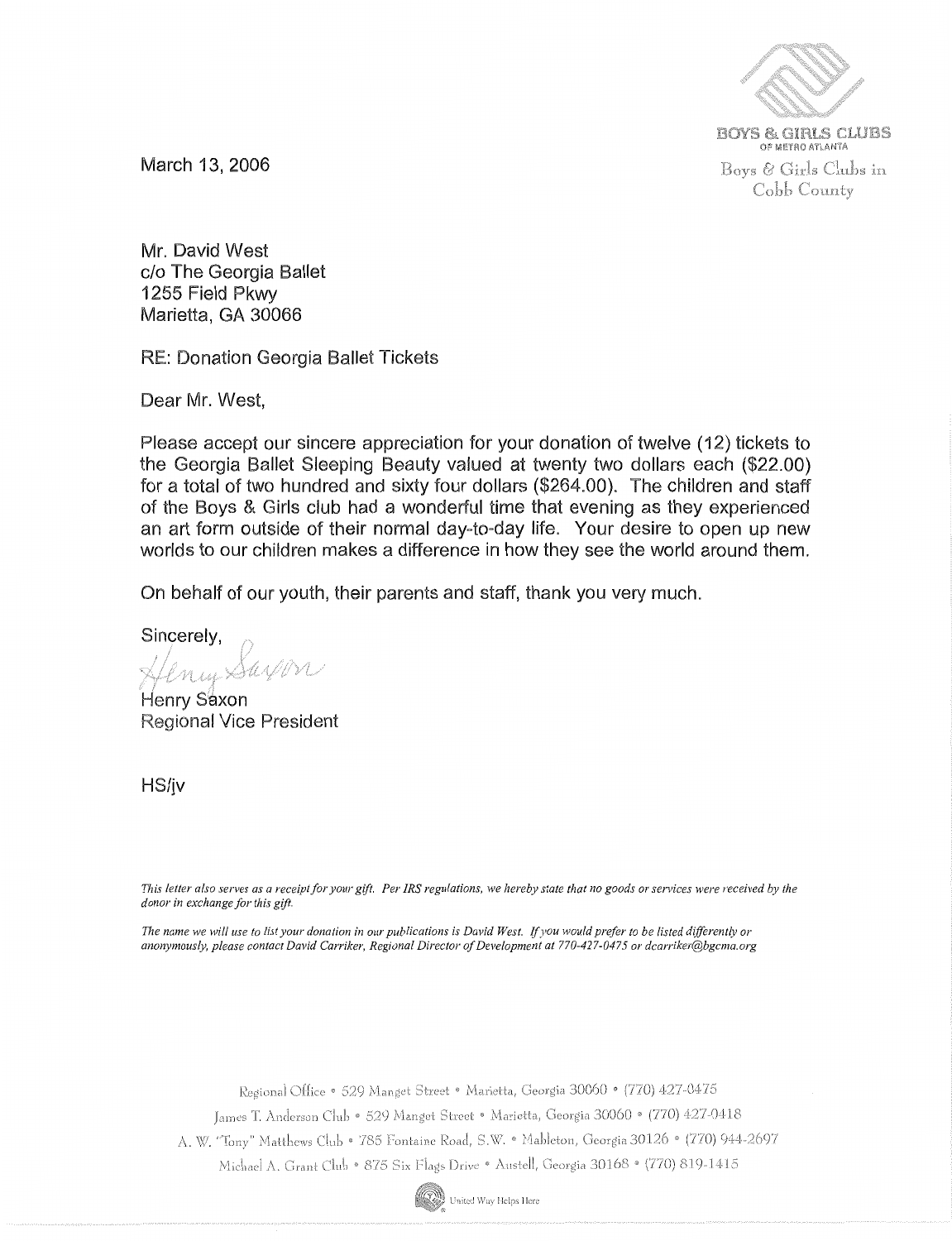July 7, 2009

Hi David.

You have been on my mind and this is something I have planned to do for some time. This is just a note to thank you for the attention you gave Stan and his family. I felt that you were genuinely concerned.

Stan has written letters of apology to everyone for the pain he has caused. He will have to prove himself of course.

He said Cathy Shields promised him she was going to make it as hard for him as she possibly could. He stayed in the Cedartown jail for three months. He almost lost his mind. He is now in Arkansas. I felt and someone else mentioned she was trying to scare me into not helping him by not letting him come here before he left, time ran out and he was not able to. I just thought You might like to know, he called you his friend and has a high regard for you.

It has been some time since I bought this card for you. I meant to send it sooner.

I hope this note finds you and your family doing well.

Thanks again.

Coolyn Sipan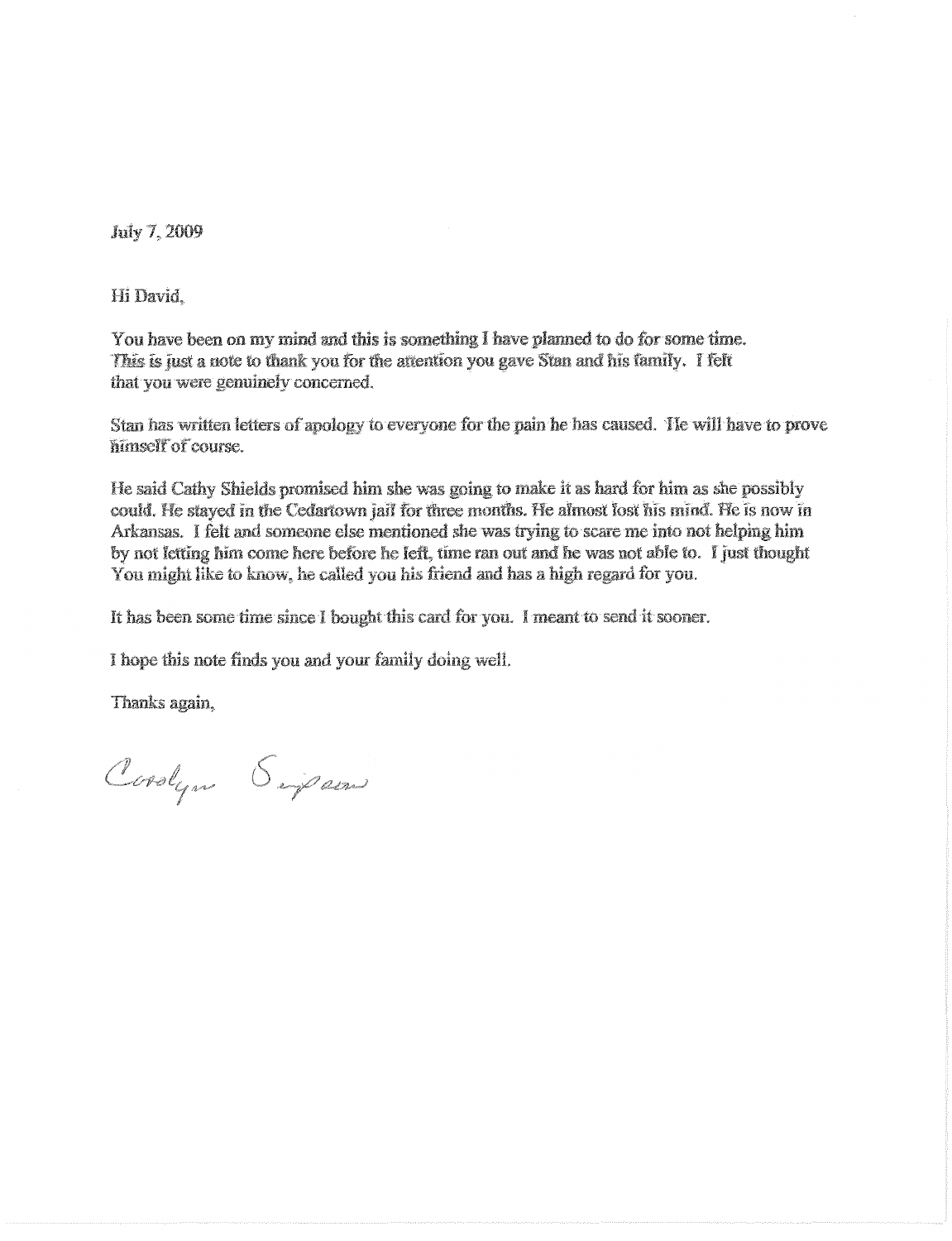September 23, 2009

David West & Associates Attorney at Law The Carmichael Building at Marietta Station 125 Church Street, Suite 315

Dear Mr. West:

This letter is to express my sincerest appreciation for the fine job you did in retention of the case for my son driver license which was in the process of suspension by the Department of Driving License with the Dallas Municipal Court. When we came by your office my husband and I were very impressed with your professionalism and your outstanding work to produce a good result in resolving this case.

It takes a very special attorney to work diligently in helping his clients. Apparently, Mr. West looks for the best possible solution when handling his cases. We will always remember your willingness in helping us immediately to proceed with the case. I thank you for your significant contribution to this case and appreciate the time you talk to my son after the first court meeting. He had learned a great deal from you.

In addition, Ms. Beth Kellmayer is a highly effective Legal Assistant. She is providing outstanding customer service and always patient with a pleasant demeanor in helping me when I called the office.

Your efforts in resolving this traffic ticket case from a notice of a license suspension to a reduced dismissed with no points have attracted a great deal of attention and praise for your practice.

Sincerely,

Wesley and Camina Cornelius<br>Wesley & Camino Cornelius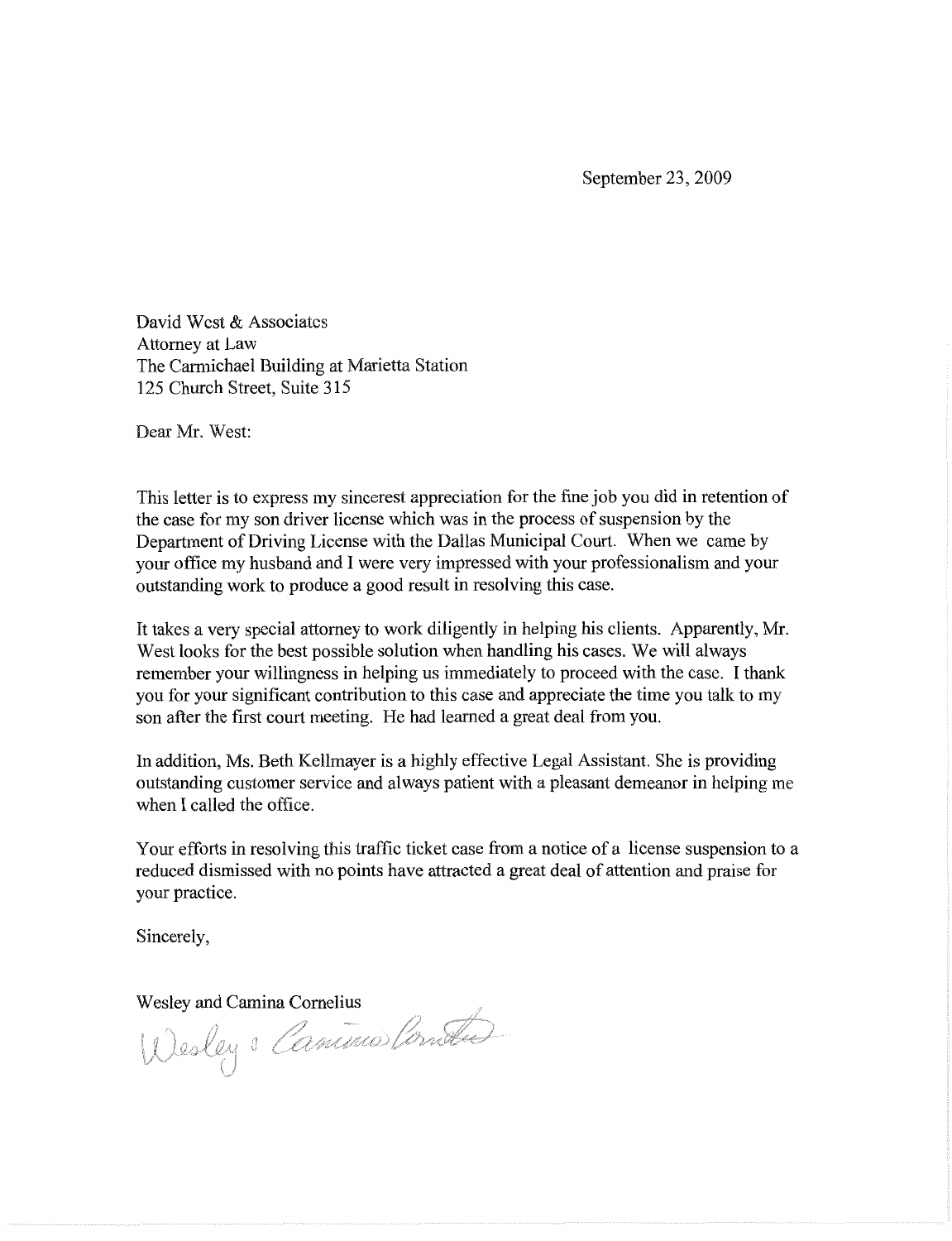Jan. 14,2009 Haddock, Georgia

### HELLO DAVE !!!

I just want to thank you again for taking my case. Each time I talk to you on the phone I get a real lift. Your voice and tone give me a feeling of confidence in you as a person ( which is very important to me) and in your skills. I'm sure you have the same effect on the D.A.'s.

No matter the outcome of this case, I couldn't be happier with my choice of picking you and your office to represent me. Let me know what more I need to do............if anything.

In order to win this case: I am willing to shave my ZZ Top looking beard. The people here are super-conservative. Some of them would convict on looks alone! Hopefully we won't have to go that far.

I have quit smoking for the time being and could pass a smoke test today if need be. I also try to avoid driving through Gray, Georgia.

Wishing you and yours a happy 2009, Dave Peck